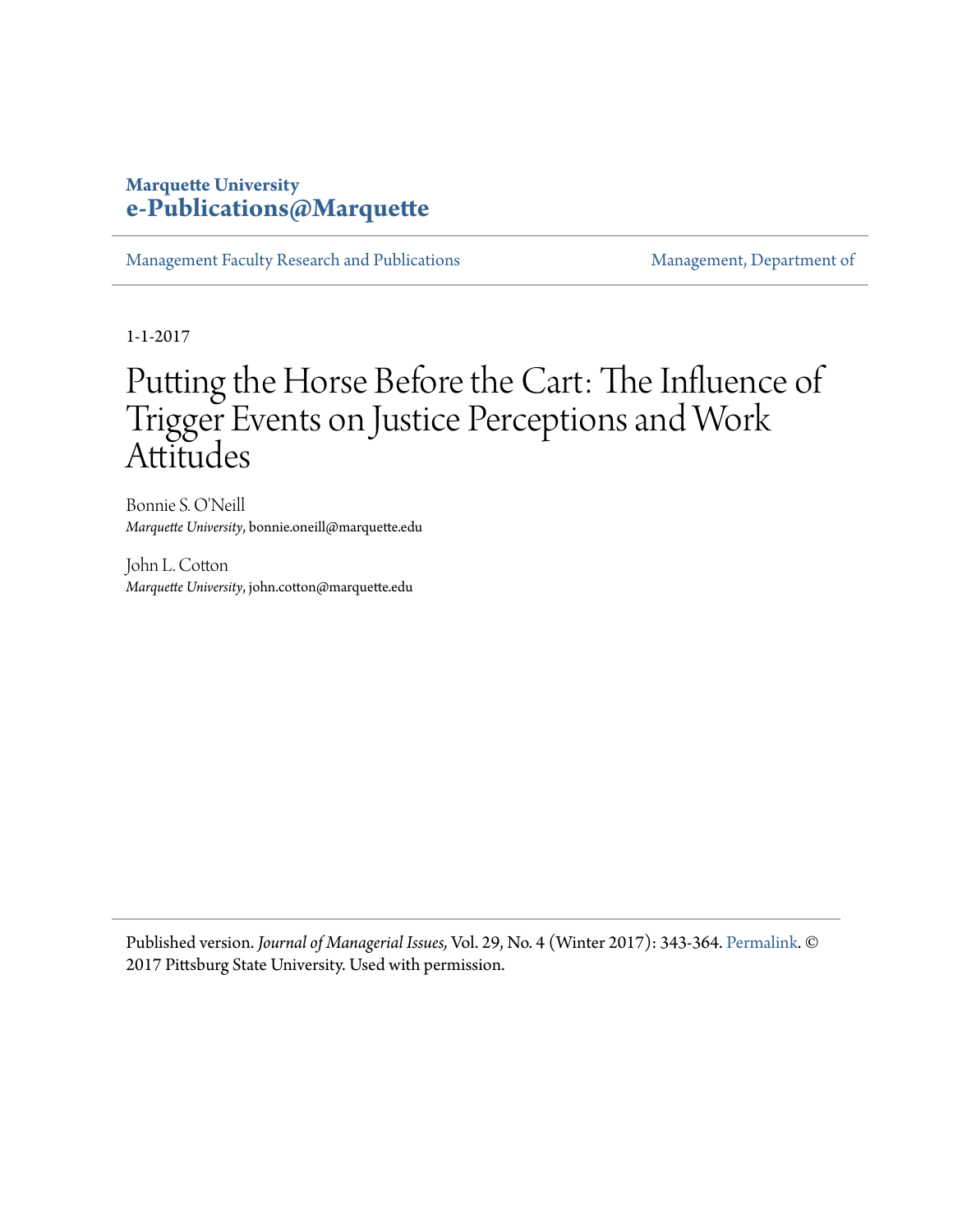*Putting the Horse Before the Cart: Understanding the Influence of Trigger Events on Justice Perceptions and Work Attitudes ......................................................*  Bonnie S. O'Neill and John L. Cotton

To date very little research on organizational justice and work attitudes has focused on what starts the process that leads to these perceptions. A considerable amount of organizational research is focused on the end result (e.g., employees' perceptions, attitudes, or behaviors), which can become difficult to effectively manage or change after-the-fact in a timely or productive manner (Tekleab *et al.*, 2005). In this paper, two studies are conducted that explore a variety of events employees might notice and how they influence workplace outcomes. Study One explores 16 trigger events from prior research and surveys employees in a manufacturing organization about the events, and identifying 24 additional events. Study Two examines relationships between the trigger events and outcomes of pay and job satisfaction, organizational commitment, and intent to leave, using organizational justice as a mechanism for sensemaking. Results from Study Two show that trigger events significantly predicted all four workplace attitudes. Procedural justice was significantly related to all dependent variables, interactional justice was significantly related only to job satisfaction and intention to leave, marginally unrelated to pay satisfaction, and unrelated to organizational commitment. Distributive justice was significantly related to job satisfaction, intention to leave, and pay satisfaction, but not organizational commitment. Seven of the 48 interaction terms examined were significant. Limitations and implications for future research are discussed.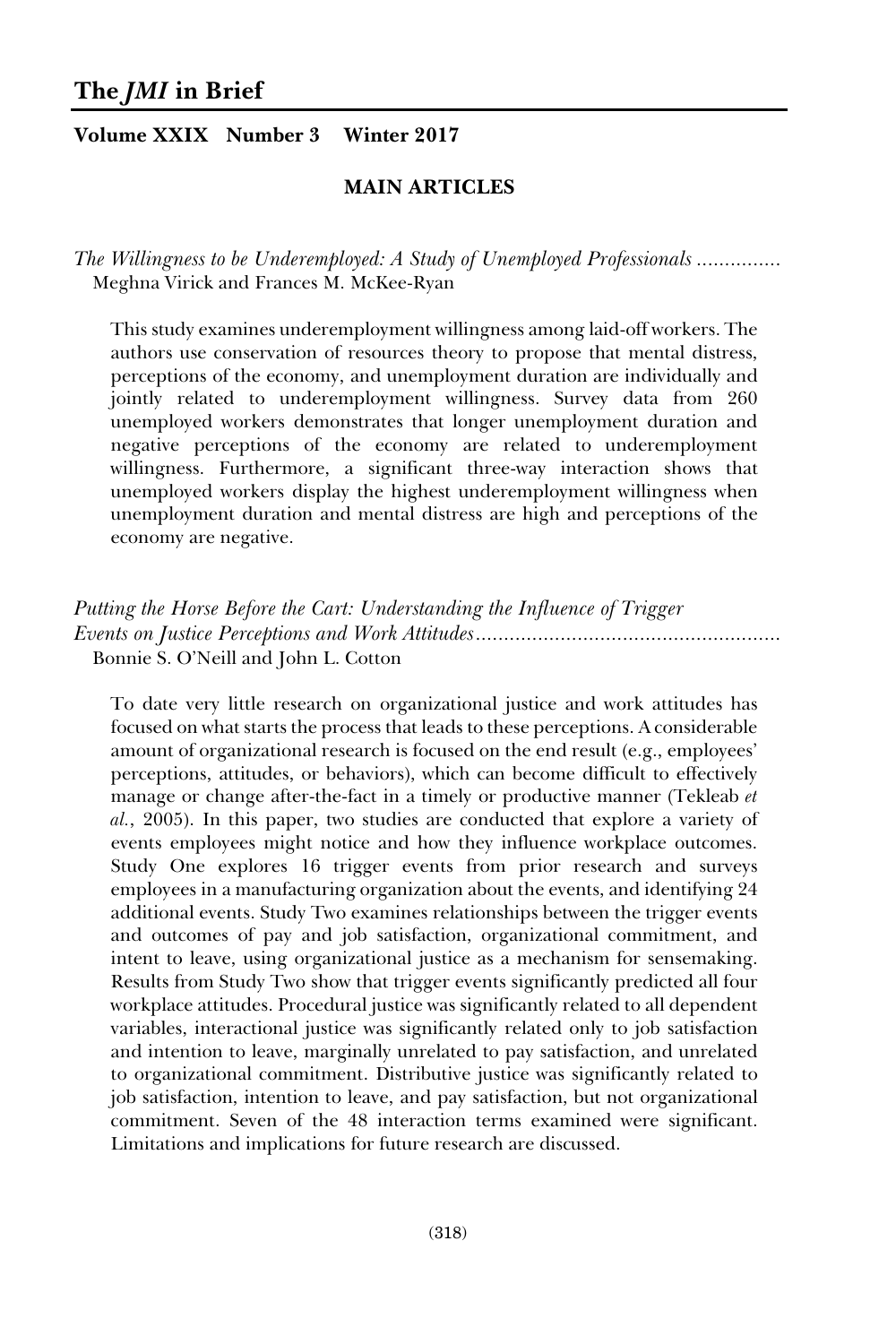## **Putting the Horse Before the Cart: Understanding the Influence of Trigger Events on Justice Perceptions and Work Attitudes**

Bonnie S. O'Neill *Associate Professor of Management*  Marquette University bonnie.oneill@marquette.edu

John L. Cotton *Professor of Management*  Marquette University john.cotton@marquette.edu

The social exchange relationship between employees and employers is one of the most common topics examined in organizational research (Louis and Sutton, 1991; Maitlis and Lawrence, 2007; Rupp and Cropanzano, 2002). A wide range of research streams elucidate this relationship, including theory related to psychological contracts (PCs), organizational justice, perceived organizational support, and organizational commitment, to name just a few. Taken together, two broad questions tend to arise from this research; specifically, *How do employees make sense of the relationship with their employer?* and *How can managers effectively manage employees' workplace attitudes?* These are seemingly simple questions, without simple answers. This paper explores some of the factors that may spark how these questions may be answered.

Even under the best circumstances, understanding what employees are thinking and predicting their potential reactions to environmental stimuli can be quite challenging. Unless perceptions are verbally expressed or specific behaviors are easily observed, managers can find themselves perpetually stuck in reaction mode, always a step behind, and struggling to know what employees are thinking. Regardless of the circumstances, strategies for effectively managing the employment relationship continue to be more reactionary than proactive (Jarzabkowski *et al.*, 2013). As a result, a considerable amount of organizational research, both academic and practitioner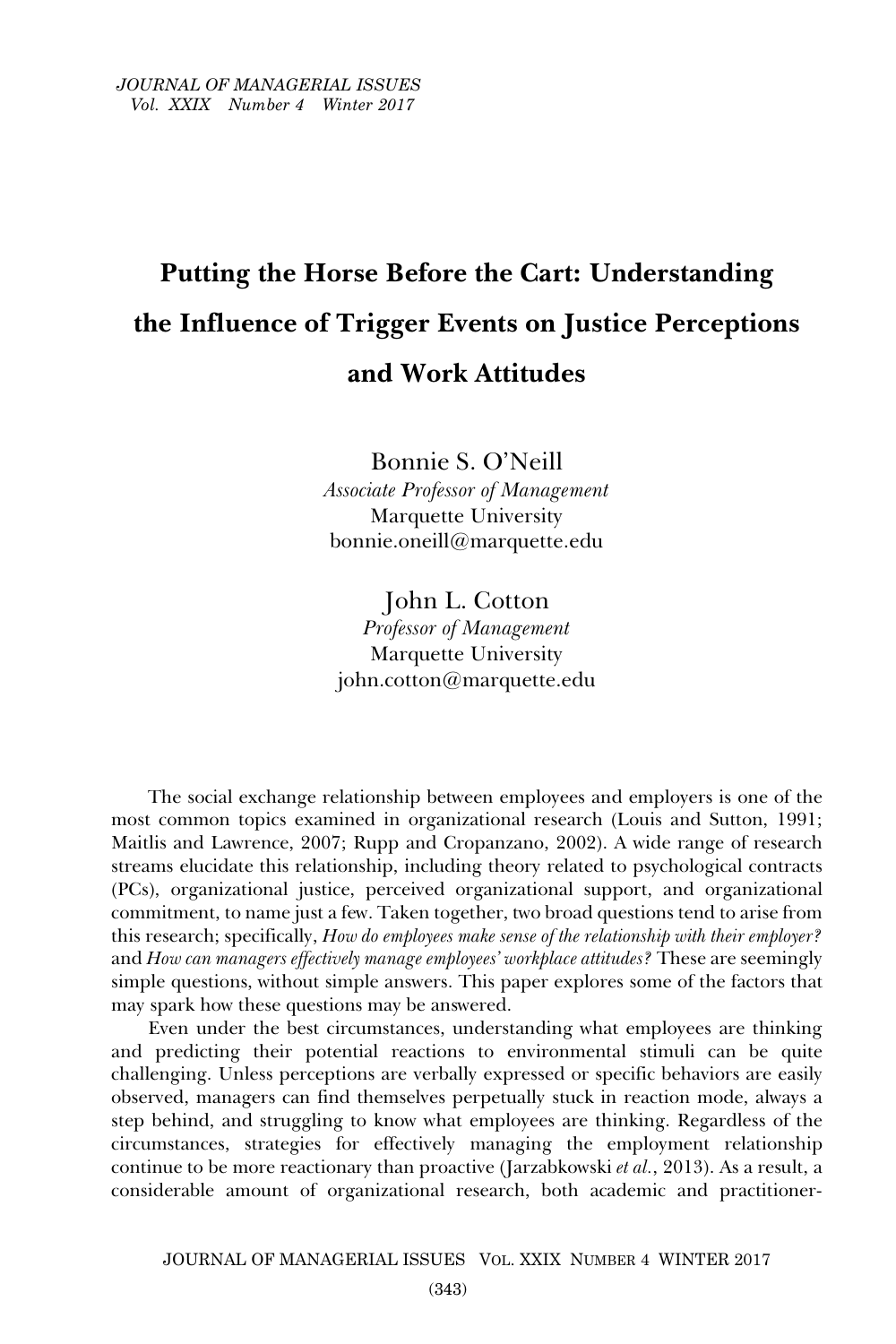oriented, is focused on the end result (e.g., employees' perceptions, attitudes, or behaviors), which can become difficult to effectively manage or change after-the-fact in a timely or productive manner (Tekleab *et al.*, 2005). Despite the utility in examining individuals' attitudes, PC perceptions, or their resulting behaviors, by their very nature, the focus tends to fall on the final process or the end result (Alfes *et al.*, 2013). This, however, puts the cart before the horse.

In addition to the importance of understanding employees' perceptions and behaviors (i.e., low job satisfaction may lead to low morale, quitting, increased recruitment and training costs, etc.), it is equally important—and perhaps even more economical in the long run—to pay attention to what happens earlier on. In addition to understanding these outcomes, it is also important to look at events and/or activities that set in motion or *trigger* the noticing and sensemaking that ultimately influence various workplace perceptions and attitudes. For example, Ham and Van den Bos (2011) found that in some situations, individuals make spontaneous inferences about situations that have specific justice implications even if they are not intentionally doing so. Inferences about social justice situations were spontaneously made, even while individuals worked on other things (Ham and Van den Bos, 2011). Similarly, by examining triggers, managers may have more opportunities to consider how to positively shape employee perceptions and attitudes around a particular event or action.

Very little research to date has examined this part of the work relationship. Those studies that specifically mentioned triggers did so only briefly, as a preface to discussing other constructs. Therefore, this paper takes the first step in identifying specific workplace events that are most often noticed among employees. To start, theoretical work is reviewed that highlights how and why employees need to first *notice* something before it influences their behavior. Using sensemaking research as a theoretical foundation, it is argued that noticing something is a necessary precursor for making sense of what is happening. Events thought to be salient in prompting employees to make sense of their employment relationship are derived from a variety of sources and research, including human resources activities, research on PCs, organizational justice, referent choice, and leadership. A field study is conducted in which employees are surveyed about those events/actions and asked about other events they encounter when evaluating the social exchange relationship with their employer. Then, using the events identified in Study One, a second study is conducted to examine how such events might initiate the noticing and sensemaking thought to influence employees' workplace attitudes. Study Two also explores how organizational justice influences the relationship between these trigger events and workplace attitudes of satisfaction, commitment, and intent to leave.

It is important to acknowledge upfront that an exhaustive aggregation of all potential trigger events in any organization is beyond the scope of any single study. However, using the preliminary results, a stepping off point is provided for identifying additional events that employees find most salient. From there, future research can begin to generalize across organizations and contexts, and help managers understand what triggers are most likely to influence their employees' perceptions and attitudes. Essentially, the horse is put back in front of the cart when it comes to understanding employee behavior.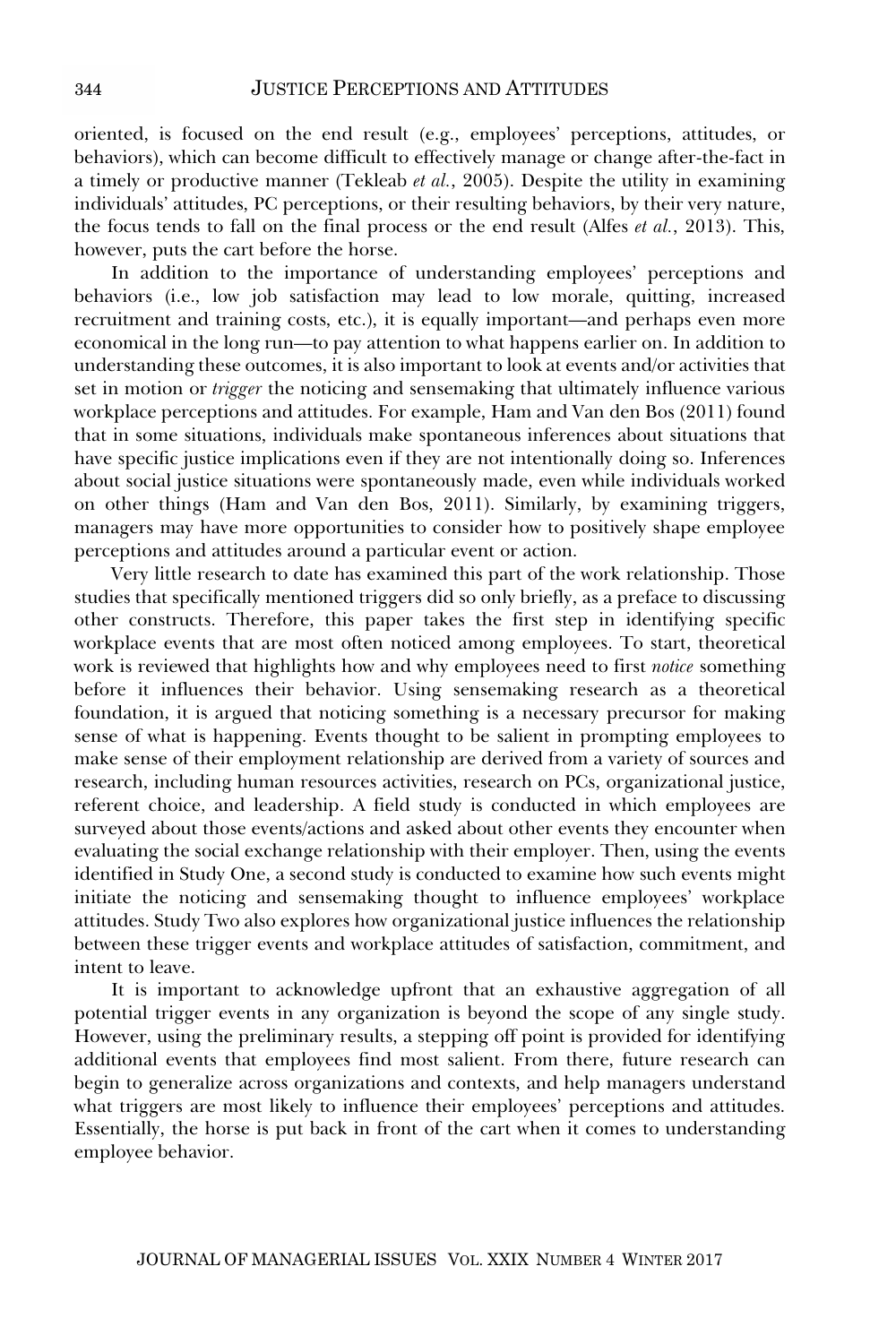#### **REVIEW OF WORKPLACE TRIGGERS AND SENSEMAKING RESEARCH**

Arguably, most individuals do not typically wake up thinking about their employment relationship (O'Neill *et al.*, 2007). Even when nagging thoughts or perceptions exist, it typically takes *something* to actually initiate consideration of those thoughts or perceptions that prompt individuals to react. Louis and Sutton (1991) argued that some sort of spark or *trigger* is needed for individuals to move from automatic mode to cognitively processing the situation at hand and making sense of it. Such cognitive processing is much more active than simply noticing something, which is done in automatic mode. Accordingly, in the workplace, a specific event is needed to trigger employees to move from the automatic, day-to-day processing described by Louis and Sutton (1991), to a more active consideration of an organization-related event.

Psychological contract research suggests that cognitive engagement is needed in order to make sense of what is happening prior to forming judgments of fulfillment, breach, and/or violation. Tekleab *et al.* (2005) found support for their model in which PC violations mediated the relationship between interactional and procedural justice, and workplace outcomes of job satisfaction and turnover. Despite use of a longitudinal study and finding relationships between justice, PC violation and outcomes, the focus remained on the end results.

Similarly, Colquitt *et al.* (2005) examined some of the rules thought to affect the justice judgment process. The antecedents of justice perceptions were labeled "justice concerns triggered," although none of those items were actual events. Instead, what was identified were very general concerns individuals had that prompted them to engage in justice evaluations, including concerns about belonging, trust and uncertainty, control, esteem, and morality. They theorized that some event needs to trigger thoughts and judgments of fairness. Despite use of the word "trigger" in that study, the concerns that were identified still provide little information about *specific events* to manage. Although it is useful to understand the broad categories of concerns that employees embrace, managers are still left uncertain as to what actually *triggers* those concerns and fairness evaluations. Without such knowledge, it remains difficult to pinpoint how best to manage those events until after the situation arises.

Similarly, Greenberg (2001) discussed what he called "loose canons" of organizational justice. These canons were intended to be cautions to keep in mind when considering justice in organizations. One such "loose canon" cautioned researchers against assuming that justice mattered in all organizational settings. Rather, he argued that, "naturally occurring characteristics of organizations differentially prompt the salience of justice concerns. After all, differences in such dimensions as status, role obligations, and pay inevitably *will trigger* [emphasis added] questions of fairness—but not always, and not equally" (Greenberg, 2001: 246). It can be argued that Greenberg's (2001) "salience" is similar to Louis and Sutton's (1991) noticing and moving from automatic mode to cognitive mode when making sense of an event. Essentially, what is salient will be noticed; what is not salient, will likely be ignored or overlooked.

Chaudhry *et al.* (2009) examined organizational change and its influence on employee evaluations of PC fulfillment across three response patterns: contextual, cognitive, and behavioral. They discussed the "reciprocal response pattern" between employees and employers and how it guides both unfavorable and favorable exchanges between the parties. Their focus was primarily on what led to unfavorable exchanges, or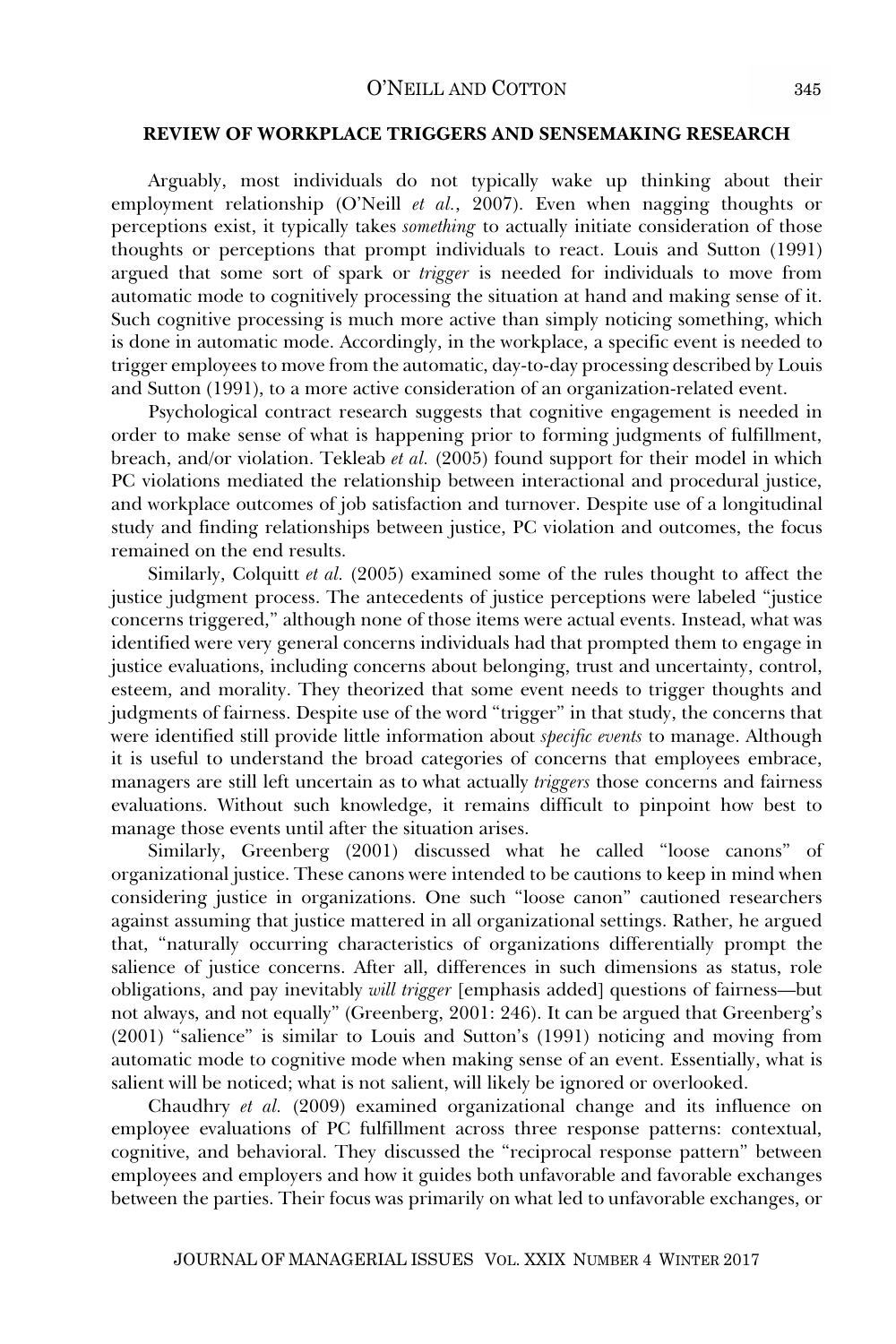what they called "deficiency in PC fulfillment" (Chaudhry *et al.*, 2009: 503), and suggested future research should explore what happens when the social exchange is perceived to be positive or favorable by employees. Here, too, examples were not provided to identify what events might lead to favorable or unfavorable social exchange perceptions. Similar to Teklaub *et al.* (2005), their study focused on an end result, that of PC fulfillment. Interestingly, though, the three response patterns they described provide broad categories from which specific trigger events might be developed.

In addition to research that hints at the existence of triggers and workplace outcomes, some research actually uses the term *trigger* as part of the theoretical arguments. Maitlis and Lawrence (2007) examined what triggered stakeholders and leaders to engage in sensemaking and what triggered them to engage in activities that offered sensemaking opportunities for others. Although the study mentioned *triggers,*  again*,* specific trigger events were not identified.

One theoretical article goes beyond simply hinting at trigger events. In examining authentic leadership and follower development, Gardner *et al. (*2005) actually identified a host of events from a leader's life that might stimulate positive growth and development for him or her. They identified early trigger events influencing leaders as predominantly negative and included things such as loss of a loved one, a health problem, and financial hardships. They also argued that positive events can influence leadership development. Such positive trigger events included things like promotions, changing careers to a new field, pursuing a challenging advanced degree in a new field, expatriate assignments, and new colleagues who offer interesting suggestions that open up new avenues for one's work (Gardner *et al.*, 2005: 348-349). Several additional positive trigger events werelalstlydeheifinedst recent study related to triggers examined the development of cultural competencies among college students who had traveled abroad as part of their education. Reichard and colleagues (2015) gathered data from students who had studied abroad via open-ended questions designed to elicit specific experiences related to being abroad. Although these experiences were labeled "cultural trigger events," their study was designed to group students' experiences into broad themes that subsequently were theorized as influencing the development of cultural competence. They defined a trigger event as, "a culturally novel situation marked by radically different cultural norms from those of the individual" (Reichard *et al.*, 2015: 466). Although the themes identified in that study are interesting, unfortunately they are not very useful for identifying work-related events that trigger workplace outcomes.

In summary, understanding the end results and workplace outcomes related to employees' perceptions is an important and necessary part of the puzzle. As the research above demonstrates, there is definite interest and utility in identifying events thought to trigger workplace outcomes. Yet, the research has not addressed this dearth of knowledge. Managers continue to struggle to find ways to be more proactive in managing employees and their perceptions. It is argued that as scholars, research should help managers identify ways to better understand what might *trigger* the fire, rather than always putting out fires in a more haphazard, reactionary mode (Zhao *et al.*, 2007).

To begin this process, a field study is conducted in which a variety of events or activities derived from existing research are examined as potential workplace triggers. Study participants also identify additional trigger events not listed that are deemed salient for them.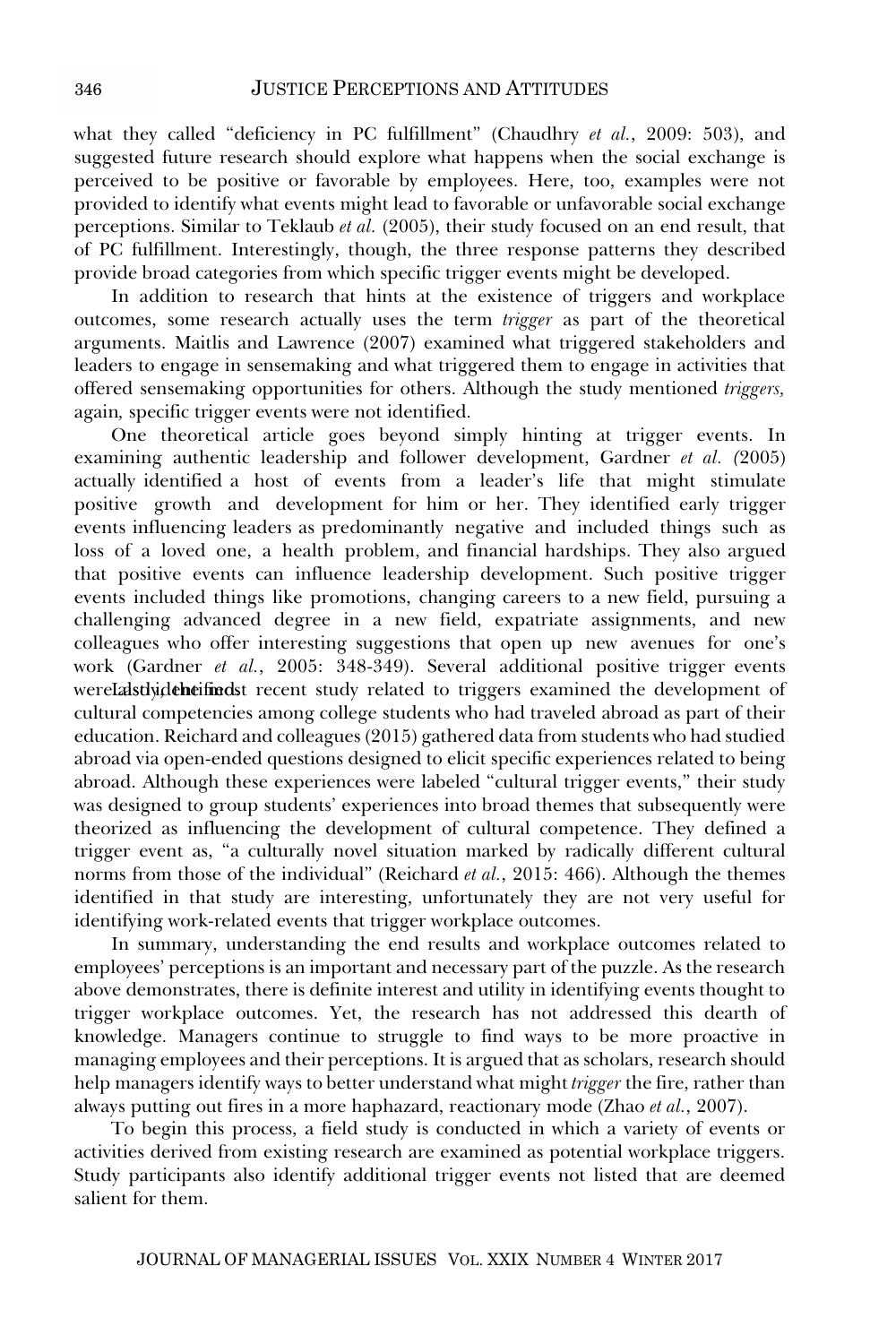#### O'NEILL AND COTTON

#### **STUDY ONE**

#### **Introduction**

As discussed above, limited research has focused on the actual events or activities that might trigger employees' cognitive noticing of things in the workplace. Gardner *et al*. (2005) identified several triggers thought to influence authentic leadership, although their work was theoretical. Only one study was found that identified specific trigger events, and that study sought to examine referent comparisons and PCs (O'Neill *et al.*, 2007). Drawing on a variety of existing research, that study identified 16 activities or workplace events thought to trigger employees' evaluation of their PCs. Theoretical domains referenced in that study included social comparison research (Goodman, 1974), referent selection research (Kulik and Ambrose, 1992; Rousseau, 1995), and research on sensemaking (Louis and Sutton, 1991). They also identified as potential triggers some human resources activities thought to be common among most organizations (e.g., performance reviews, promotions, job duty changes). Following a confirmatory factor analysis, the study by O'Neill *et al*. (2007) discarded seven events not fitting with their hypothesized factor structure. However, all 16 trigger events identified by O'Neill *et al*. (2007) are included in the present study due to its exploratory nature.

#### **Study One Methods**

*Participants and Procedure*. This study was conducted as part of a larger research project at a large manufacturing company in the Midwest. Included in the study were three independent divisions of a company that produces flexible and fixed automation systems. The total available population was 839 employees, and functions included engineering, sales, project management, administration, business development, customer service, information systems, marketing, supply management, quality management, and operations. Of the 839 surveys distributed, 207 individuals responded, representing a 25% response rate. Demographics of the participants were as follows: 78% were male, the average age of the respondents was 37 years old (range of 21 to 60+), and 96.6% were white. The average length of service was approximately 8.5 years (range of 1 to 34 years). The sample closely represented the overall population of the three participating divisions (79% male, average age of 41, and average length of service at that time was 7.8 years). A slight difference in racial breakdown should be noted between the overall population and the participants in the study. In the overall population, 88.6% of the employees were white, as compared to almost 97% of survey respondents. A cover letter explaining the larger research project and the survey were distributed to all employees via the organization's inter-office mail. Participation by employees was voluntary and no inducements were offered to encourage participation, although employees were allowed to complete the survey on work time.

In addition to investigating other variables not related to this study, participants were asked to identify things that prompted them to think about the relationship with their employer. A brief statement was provided to explain that the employment relationship is a social exchange between the organization and its employees. Participants were given an identical list of 16 items from the O'Neill *et al*. (2007) study, with instructions to circle the items that caused them to think about the relationship with their employer. The 16 items were: human resource policy changes, performance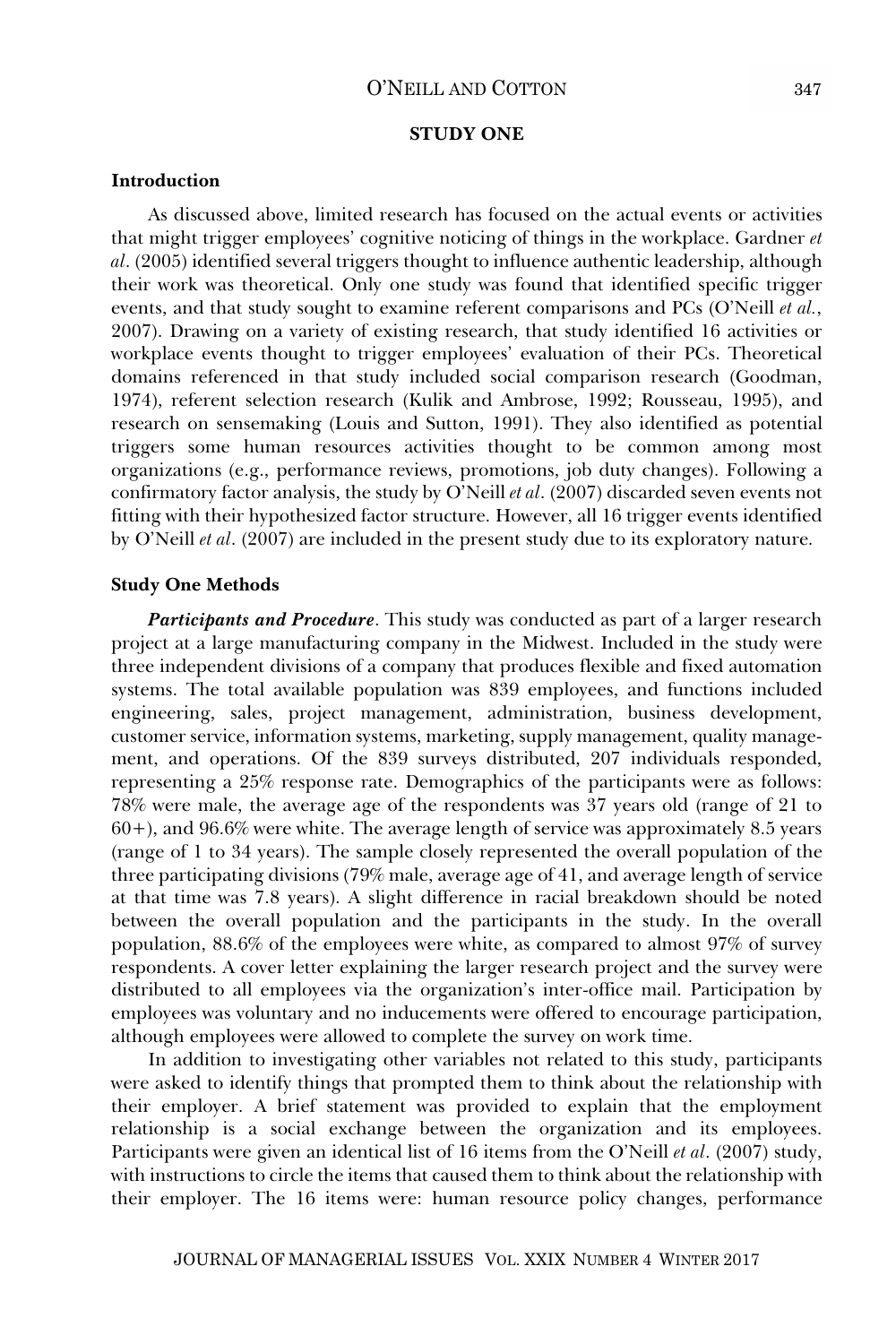reviews, receiving a promotion, changes in job duties, personal goal-setting activities, others getting an organizational reward that you wanted, turnover in staff, unclear job roles, organizational goal-setting activities, new hires entering the organization, discussions with people at other firms, attendance at professional meetings, attendance at training sessions, promotions of co-workers, educational support, and strength of the industry. An additional item labeled OTHER was provided, along with a blank line to encourage writing in other items participants thought were relevant. In this way, additional triggers that were identified could be examined in Study Two.

#### **Study One Results**

Participants indicated that all 16 of the items presented to them were things that they believed caused them to think about their employment relationship. This is not surprising, as the 16 items are relatively common events/activities in most organizations. More importantly, though, 24 additional items were listed by participants as OTHER items that caused them to think about their employment relationship. 1 The complete list of 40 items was used in Study Two to examine the relationship between trigger events and workplace outcomes.

#### **STUDY TWO**

#### **Linking Triggers to Workplace Outcomes**

This study explored the relationship between trigger events identified in Study One and their relationship with outcomes of pay satisfaction, job satisfaction, affective commitment, and intent to leave. Similar to the earlier discussion about needing to "notice" something before reacting to it, it is asserted that most employees are unlikely to be constantly thinking about these outcomes without a specific reason to do so. That is, when a trigger event alerts employees to something going on around them, some mechanism is needed to help them make sense of it (Maitlis and Lawrence, 2007). Without such a mechanism, the link between the event/activity and various outcomes remains a complicated black box, providing employees and managers with little knowledge of the internal cognitive processes going on, and no logical way to make sense of the relationships (Mayer and Kuenzi, 2010). Therefore, in Study Two, the relationship between trigger events and work outcomes was explored, using organizational justice as the sensemaking mechanism. Arguments presented below illustrate how justice operates as a useful mechanism for employee sensemaking when an event/activity is encountered in the workplace.

Next, a brief overview of existing research on justice and workplace outcomes is presented. Several hypotheses are presented and are empirically tested in a field study. Results are presented, followed by a discussion of implications and future research directions.

<sup>1</sup> The complete list of all trigger items are available from the first author upon request.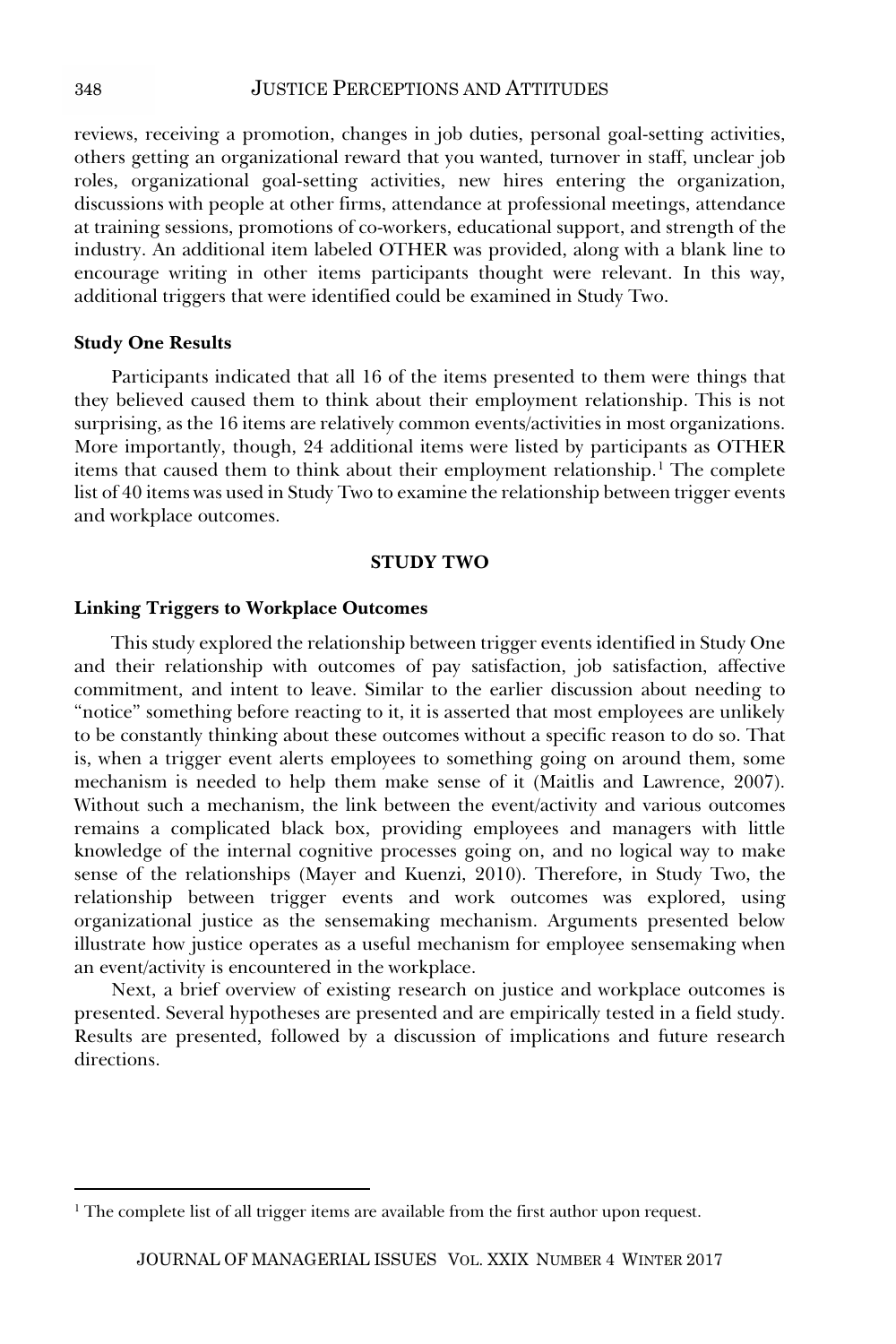#### **Organizational Justice, Triggers, and Workplace Outcomes**

Research on organizational justice has been extensive, spanning several decades. In addition, the impact of justice perceptions as mediators and/or moderators of workplace attitudes and behaviors has also been of keen interest among scholars and practitioners (Blader and Tyler, 2003; Colquitt *et al*., 2001; Colquitt *et al*., 2013). Not coincidentally, as one of four important work values (Collins *et al.*, 2012; Ravlin and Meglino, 1987), understanding justice  $(a/k/a)$  fairness) in the workplace is critical for the effective management of a firm's human resources.

Organizational justice is broadly defined as what employees consider fair in their organizations (Greenberg, 1987). In their historical overview of organizational justice types, Colquitt *et al.* (2005) identified and defined three types of justice: distributive (fairness about distribution of outcomes), procedural (fairness relative to the allocation process), and interactional (fairness relative to how one treats others).

In addition to distinguishing between the different forms of organizational justice, considerable research focused on the consequences of fair and unfair treatment in organizations. For example, research on PCs shows a strong relationship between justice perceptions, PC evaluation, and work attitudes (Morrison and Robinson, 1997; Robinson, 1996; Robinson and Morrison, 2000; Rousseau, 1995; Tekleab *et al*., 2005; Zhao *et al*., 2007). McFarlin and Sweeney (1992) examined distributive justice and procedural justice as predictors of pay satisfaction, job satisfaction, and commitment. Their work suggested that personal outcomes (pay and job satisfaction) were predicted more strongly by distributive justice, and organizational outcomes (organizational commitment) were predicted more strongly by procedural justice.

A meta-analysis conducted by Colquitt *et al*. in 2001 found that both distributive and procedural justice correlated highly with job satisfaction, organizational commitment, and withdrawal (i.e., intention to leave), while informational and interpersonal justice (the two components of interactional justice) correlated only moderately with job satisfaction. Informational justice also correlated moderately with organizational commitment and withdrawal, while interpersonal justice was weakly correlated with organizational commitment and withdrawal (Colquitt *et al*., 2001). In another meta-analysis, Cohen-Charash and Spector (2001) found job satisfaction was more highly correlated with distributive justice than procedural or interactional justice.

More recently, a policy-capturing approach (Till and Karren, 2011) was used to examine pay level satisfaction relative to the three justice types. All three types of distributive justice significantly predicted satisfaction with pay levels, with individual equity (grounded in equity theory) having the largest effect. Positive, significant relationships were also found between pay level satisfaction and both procedural and informational justice.

Using a multi-focal model of justice to examine global justice perceptions, Holtz and Harold (2009) suggested the importance of considering "who or what is being evaluated...to help clarify the relationships between…constructs" (Holtz and Harold, 2009: 1188). In that study, participants were asked to specifically focus on their supervisors when developing perceptions of justice or injustice. Focusing attention on something specific—in this case employees' own supervisors—helped them make sense of things in developing their justice perceptions. In another study, Blader and Tyler (2003) attempted to identify events thought to precipitate procedural and interactional justice evaluations by arguing for an examination of both formal and informal sources.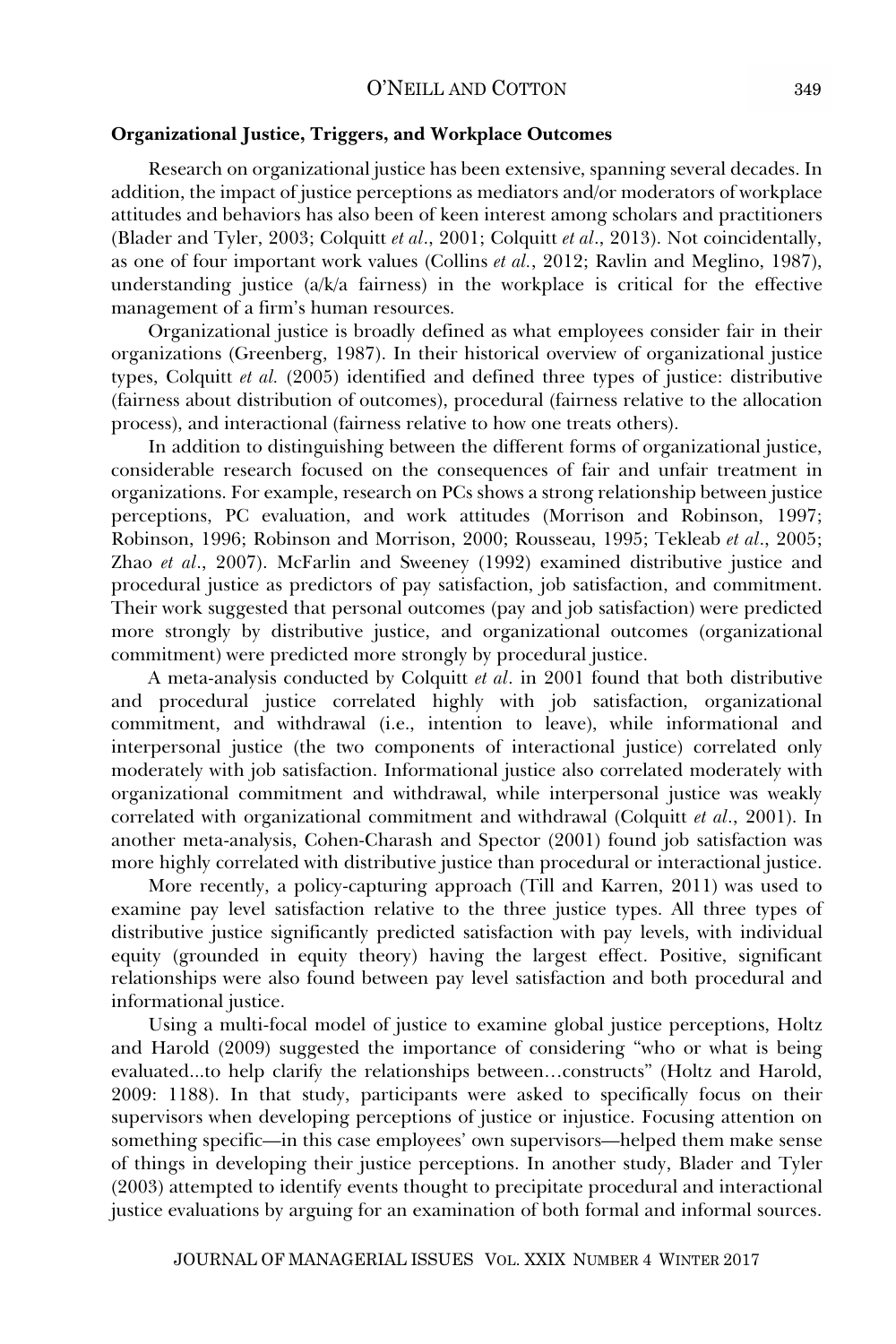Although potential examples were provided to illustrate the contextual differences in these sources, as in other studies, specific trigger events were neither identified nor examined in any detail.

Greenberg (2001) also argued that justice concerns are "triggered" by four things: when people receive negative outcomes, when there is change in the organization, when resources are scarce, and with different levels of power. His argument was that it is critical to consider differences in context with respect to how individuals perceive justice in their organizations. However, he did not attempt to itemize specific events included in the four things that trigger justice concerns.

In summary, findings continue to be somewhat mixed when considering the impact of the various justice types on outcomes of pay satisfaction, job satisfaction, organizational commitment, and intention to leave. Although there may be a variety of reasons for this, it is possible that one reason may be inattention to specific events leading to these attitudes with justice as an intervening variable. Similar to Greenberg's (2001) suggestion, one way to examine contextual differences in order to better understand individuals' justice perceptions and their influence on employee attitudes may be to examine different trigger events that set in motion employees' cognitive noticing. Such events may conceivably be considered some of the "naturally occurring characteristics of organizations [that] differentially prompt the salience of justice concerns" leading to differing employee attitudes (Greenberg, 2001: 246). If organizational justice does not matter in *all* organizational settings, perhaps a more contextual, event-like focus can more clearly pinpoint when and what justice perceptions actually *do* matter.

#### **Hypotheses**

The discussion above provides a foundation for examining relationships between trigger events and outcomes, and the influence of organizational justice perceptions on these relationships. Due to the exploratory nature of this study, and in the absence of any specific theory to support directionality, there is no prediction about which trigger events will be perceived as positive or negative by individuals. And, it cannot be stated *a priori* which triggers will individually have the greatest impact. Therefore, as a guide for exploring the various relationships discussed above, the first set of general hypotheses are offered.

*H1a: The negative or positive impact of trigger events predicts job satisfaction. H1b: The negative or positive impact of trigger events predicts organizational commitment. H1c: The negative or positive impact of trigger events predicts intention to leave. H1d: The negative or positive impact of trigger events predicts pay satisfaction*.

Justice evaluations and PC evaluations are thought to involve similar cognitive processes prior to judgments of fulfillment, breach, or violation (Tekleab *et al*., 2005). Therefore, it is expected that the evaluations of organizational justice similarly influence workplace attitudes. However, due to mixed results of prior studies, hypotheses are again offered without predicting directionality.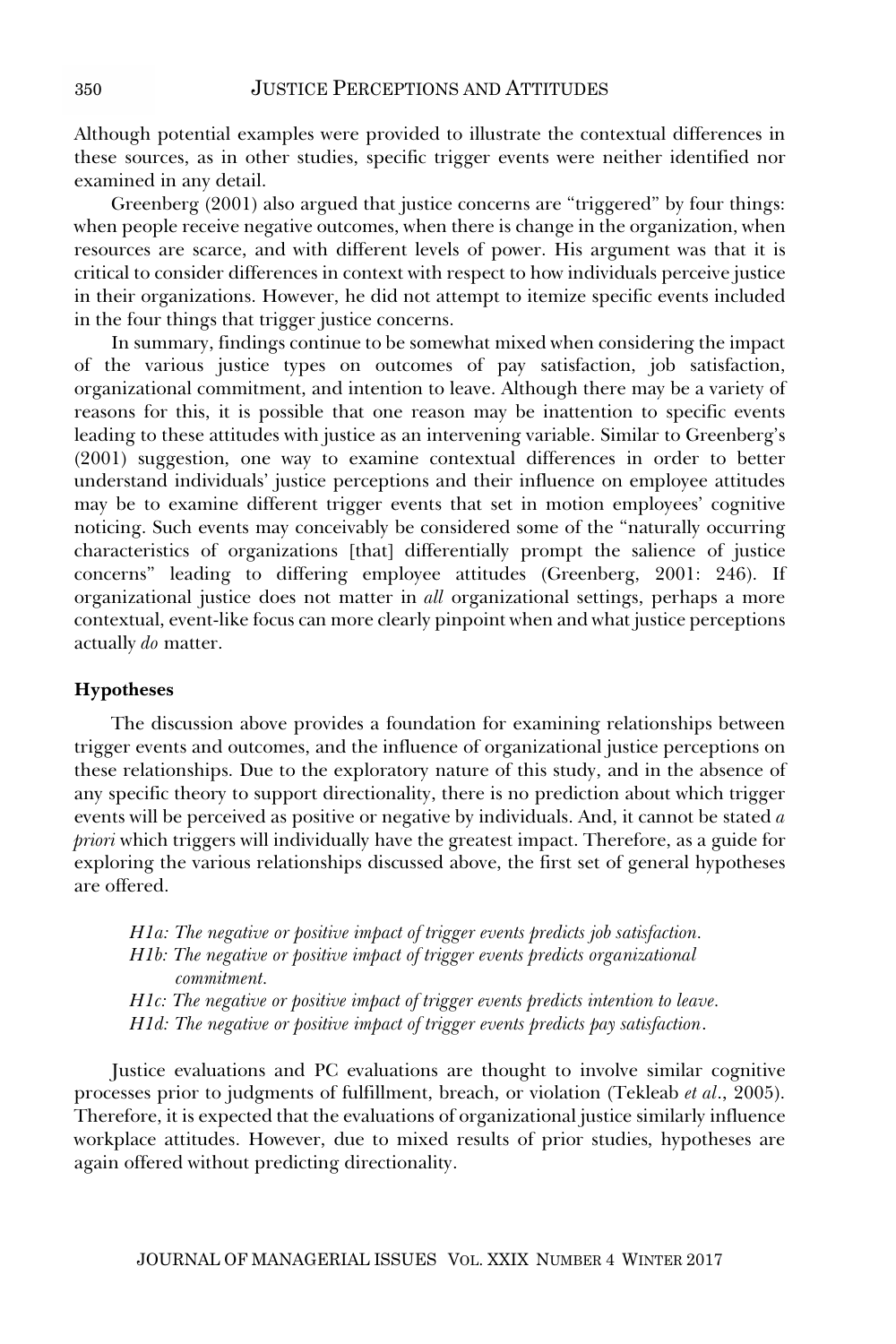- *H2a: Procedural justice predicts job satisfaction, organizational commitment, intention to leave, and pay satisfaction.*
- *H2b: Interactional justice predicts job satisfaction, organizational commitment, intention to leave, and pay satisfaction.*
- *H2c: Distributive justice predicts job satisfaction, organizational commitment, intention to leave, and pay satisfaction*.

In addition to a main effect on workplace attitudes, it is proposed that organizational justice moderates the relationship between triggers and workplace attitudes, much like PC evaluations moderated the relationship between triggers and outcomes of PC fulfillment, breach, or violation (O'Neill *et al*., 2007; Tekleab *et al*., 2005; Zhao *et al*., 2007).

- *H3a: Procedural justice moderates the relationship between triggers and job satisfaction, organizational commitment, intention to leave, and pay satisfaction.*
- *H3b: Interactional justice moderates the relationship between triggers and job satisfaction, organizational commitment, intention to leave, and pay satisfaction.*
- *H3c: Distributive justice moderates the relationship between triggers and job satisfaction, organizational commitment, intention to leave, and pay satisfaction.*

#### **Study Two Methods**

*Sample Participants and Procedure.* A field study was conducted, with data collection taking place in the corporate offices of a large manufacturing firm located in the Midwest. Of the 221 total employees in the corporate offices, 113 employees participated in the study, representing a 51.1% response rate. Surveys were distributed to employees through several face-to-face sessions, with a survey and self-addressed envelope sent through inter-office mail to any employee indicating he/she was unable to attend a session, but wished to participate. All responses were voluntary, and employees were assured that results would not be reported to any member of management if their department included less than five (5) responses. An Executive Report of summarized, aggregate responses was provided to management following data collection and analysis.

Of the employees responding, 42.9% were female, 51.8% were male, and 5.4% did not report their gender. The average age of respondents was 44.5 years old, and ranged from 22 to  $60+$  years. The average length of service was 11.8 years (range:  $\lt 1$  year to 40+ years). Employees had been in their current positions an average of 5.9 years, and had been in their current occupation an average of 16.1 years. Lastly, the educational background of the individuals ranged from those with a high school diploma to those with a graduate degree. Of those employees, 67% were college graduates or had some college or technical training.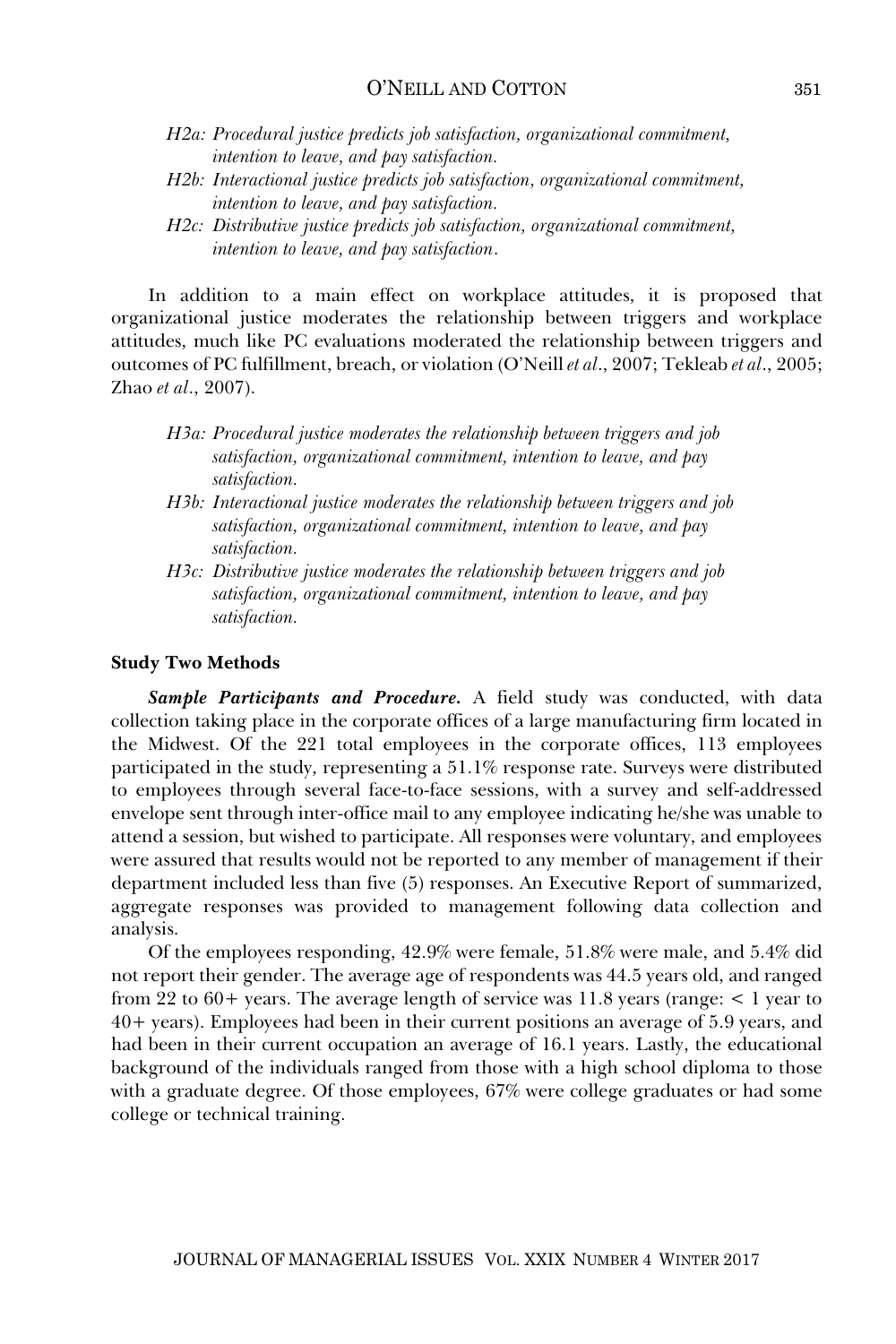#### **Measures**

*Workplace Triggers*. The 40 trigger events from Study One were used to explore the events that are more frequent triggers for employees. A five-point Likert scale was developed for employees to rate the frequency with which each event caused them to think about their relationship with the company  $(1=$ never;  $5=$ always). They were also asked to rate the impact of each event on them in the organization using a seven-point Likert scale (1=negative; 4=neutral; 7=positive). Since it could not be assumed that individuals perceive events similarly, the scale allowed the authors to explore whether a trigger event was considered a positive or negative event by the employees, providing more information about how individuals make sense of the events.

Of the 40 trigger events, 17 were ranked by individuals as more than occasionally causing them to think about their employment relationship (i.e., more than three on the five-point scale). These 17 triggers, were used in data analyses for this study, as the rest of the trigger events were rated as seldom or never causing individuals to think about the relationship. The evaluations (i.e., 1=negative, 4=neutral, 7=positive) of the 17 triggers selected were then grouped using a factor analysis, which yielded four factors with eigenvalues greater than 1 (initial eigenvalues ranging from 1.09 to 5.05). A varimax rotation was used to produce four orthogonal factors.<sup>2</sup> The first factor consisted of seven items with factor loadings of 0.5 or greater. The second factor included five items, the third factor included three items, and the last factor consisted of two items (see Table 1 for all items and their factor loadings, indicated in bold).

The first factor consisted of items related to management and the organization. Most of these items tended to be negative (e.g., turnover in staff, unclear job roles, restructuring). Some items *could* be positive (leadership skills of management), but were generally seen as negative by respondents. The second factor was more focused on individual issues (e.g., personal goal-setting activities, setting a timetable for meeting goals, changes in technology) and these trigger events were perceived by respondents as generally positive. The third factor consisted of general economic issues (e.g., strength of manufacturing industry, cutbacks in benefits, the economy in general), which were also seen as negative. The fourth factor consisted of two items mentioning interpersonal events (new people joining company, meetings w/your supervisor), which were seen as generally positive.

Pay Satisfaction. Pay satisfaction was measured using Heneman and Schwab's (1985) 18-item modified Pay Satisfaction Questionnaire. This scale examines satisfaction with various aspects of an individual's pay, including pay level, benefits, raises, and structure/administration. To maintain consistency with other scales used in this study, a Likert scale with responses ranging from 1 to 7 was used (1=strongly disagree; 7=strongly agree). Participants were asked to provide their level of satisfaction with each of the 18 items including satisfaction with the company's pay structure, satisfaction with the size of their current salary, their benefit package, and similar items (Heneman and Schwab, 1985). As in past research, Cronbach's alpha showed internal reliability at 0.93 for all items.

<sup>&</sup>lt;sup>2</sup> Other rotation methods were also explored but they generated the same factors as the varimax method.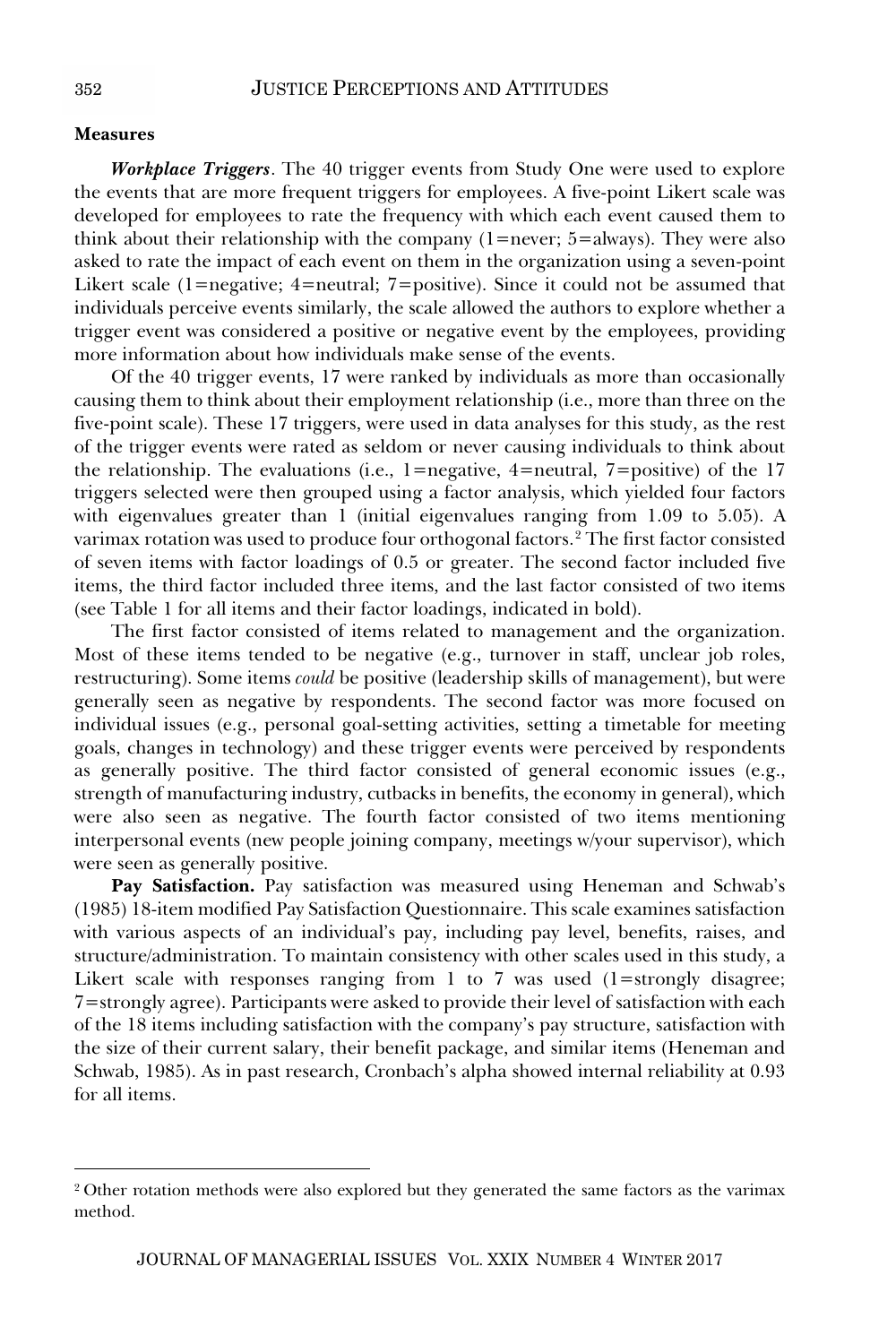|                                                 | Overall   |          |          |          |          |
|-------------------------------------------------|-----------|----------|----------|----------|----------|
|                                                 | Mean/Mean | Factor 1 | Factor 2 | Factor 3 | Factor 4 |
| <b>Trigger Event</b>                            | Frequency | Loadings | Loadings | Loadings | Loadings |
| Changes to Job Duties                           | 4.28/3.40 | 0.58     | 0.47     | 0.03     | 0.06     |
| Turnover in Staff                               | 3.25/3.40 | 0.57     | $-0.20$  | 0.39     | 0.29     |
| Unclear Job Roles                               | 3.14/3.21 | 0.60     | $-0.14$  | 0.30     | $-0.12$  |
| <b>General Feedback from</b><br>Management      | 4.18/3.09 | 0.68     | 0.26     | $-0.16$  | 0.28     |
| Restructuring at the Co.                        | 3.41/3.43 | 0.62     | 0.17     | 0.27     | 0.30     |
| Leadership Skills of Mgt.                       | 3.71/3.57 | 0.61     | 0.34     | $-0.04$  | 0.22     |
| Inconsistency between<br>Mgt. Talk and Behavior | 2.67/3.38 | 0.71     | $-0.05$  | 0.12     | $-0.10$  |
| Personal Goal-Setting<br><b>Activities</b>      | 4.92/3.31 | 0.12     | 0.69     | $-0.02$  | 0.14     |
| Sharing Information With<br>Others              | 4.48/3.16 | $-0.05$  | 0.52     | 0.10     | 0.43     |
| Future Opportunities at<br>the Company          | 4.21/3.08 | 0.43     | 0.64     | 0.16     | $-0.02$  |
| Setting a Timetable for<br><b>Meeting Goals</b> | 4.65/3.17 | 0.10     | 0.71     | 0.33     | $-0.11$  |
| Changes in Technology                           | 4.89/3.19 | $-0.05$  | 0.77     | $-0.06$  | 0.17     |
| Strength of Mfg. Industry                       | 4.07/3.14 | $-0.14$  | 0.43     | 0.60     | 0.09     |
| Cutbacks in Benefits                            | 2.37/3.32 | 0.16     | 0.04     | 0.80     | 0.06     |
| The Economy in General                          | 3.56/3.50 | 0.19     | 0.04     | 0.74     | 0.07     |
| Meetings With Your<br>Supervisor                | 4.54/3.13 | 0.48     | 0.42     | 0.19     | 0.58     |
| New People Joining the<br>Co.                   | 4.03/3.22 | 0.11     | 0.07     | 0.22     | 0.83     |

**Table 1 Study Two Workplace Trigger Events** 

*NOTE:* Factor 1 was categorized as management and the organization, Factor 2 was individual events, Factor 3 was macro-economic events, and Factor 4 was miscellaneous interpersonal issues. Items that were included in each factor are in bold.

\*Mean frequency was participants' response to "Impact on You as an employee" (1- Negative; 4-Neutral; 7-Positive).

**Job Satisfaction***.* Overall job satisfaction was measured using Brayfield and Rothe's (1951) five-item Job Satisfaction Scale, with responses ranging from 1 to 7 (1=strongly disagree; 7=strongly agree). This is a global measure of job satisfaction evaluating individuals' agreement with a range of evaluative statements (e.g., I find real enjoyment in my work; I feel fairly well satisfied with my present job). Cronbach's alpha showed internal reliability at 0.88.

**Organizational Commitment.** Organizational commitment was measured using the six-item Affective Commitment Scale by Allen and Meyer (1990). The ACS was chosen due to its value as a "psychological summary of equity and expectancy considerations" (Meyer and Allen, 1991: 75), which is expected to have a relationship with perceptions of organizational justice. Responses ranged from 1 (strongly disagree) to 7 (strongly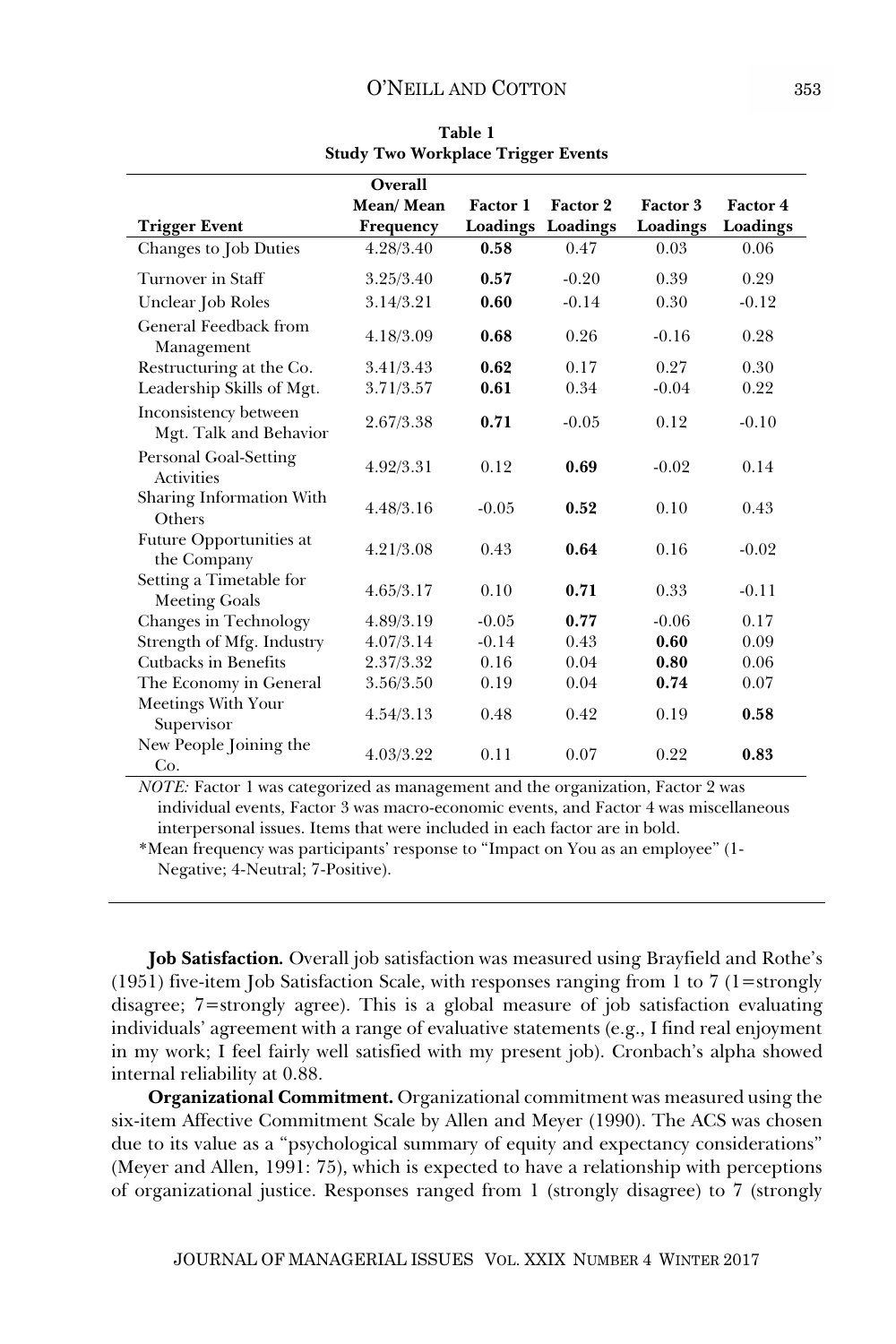agree), with sample items as follows: This organization has a great deal of personal meaning for me; I do not feel emotionally attached to this organization (reverse scored). Cronbach's alpha was 0.85.

**Intention to Leave.** Intention to leave the organization was assessed using the threeitem scale from the Michigan Organizational Assessment Questionnaire. Using a sevenpoint scale (1=strongly agree; 7=strongly disagree), individuals responded to the following items: I will probably look for a new job this year; I often think about quitting; I will actively look for a new job within this year. Cronbach's alpha was 0.86.

**Distributive Justice.** Distributive justice was measured using the six-item Distributive Justice Index (Price and Mueller, 1986), which examines individuals' perceptions of whether they were fairly rewarded on the basis of the following: responsibilities, amount of experience, amount of education/training, amount of work done well, amount of effort put forth, and the stresses and strains of their job. A fivepoint scale was used, with anchors of  $1 = Not$  distributed equitably at all to  $5 = Very$ equitably distributed. Cronbach's alpha was 0.94.

**Procedural Justice.** Procedural justice was measured with Moorman's (1991) nineitem procedural justice scale. Moorman (1991) designed the scale to measure agreement with the degree to which individuals perceive fair procedures in the organization using a five-point Likert scale (1=strongly disagree; 5=strongly agree). Sample items included the following: My input is obtained prior to making decision; accurate information is used to make decisions that affect me; consistent rules and procedures are used to make decisions about things that affect me. Cronbach's alpha was acceptable at 0.89.

**Interactional Justice.** Moorman's (1991) five-point Likert scale (1=strongly disagree; 5=strongly agree) measured interactional justice. This six-item scale measured perceived fairness of the interactions associated with formal procedures in the organization. Individuals' attention was focused on rating the interpersonal behavior of their supervisor, being the most proximal source to influence perceptions of justice/injustice. Sample items are: My supervisor treats me with kindness and consideration; My supervisor takes steps to deal with me in a truthful manner; My supervisor considers my viewpoint. Cronbach's alpha was 0.92.

#### **Study Two Results**

To test the hypotheses, separate three-step hierarchical regression analyses were performed for each of the four outcome variables. The predictors were entered in three groups, with the four work-trigger factors entered first, the individual justice variable entered second, and the four interaction terms (each of the trigger factors multiplied by each justice variable) entered in the third group. The findings from these regression analyses are shown in Table 2.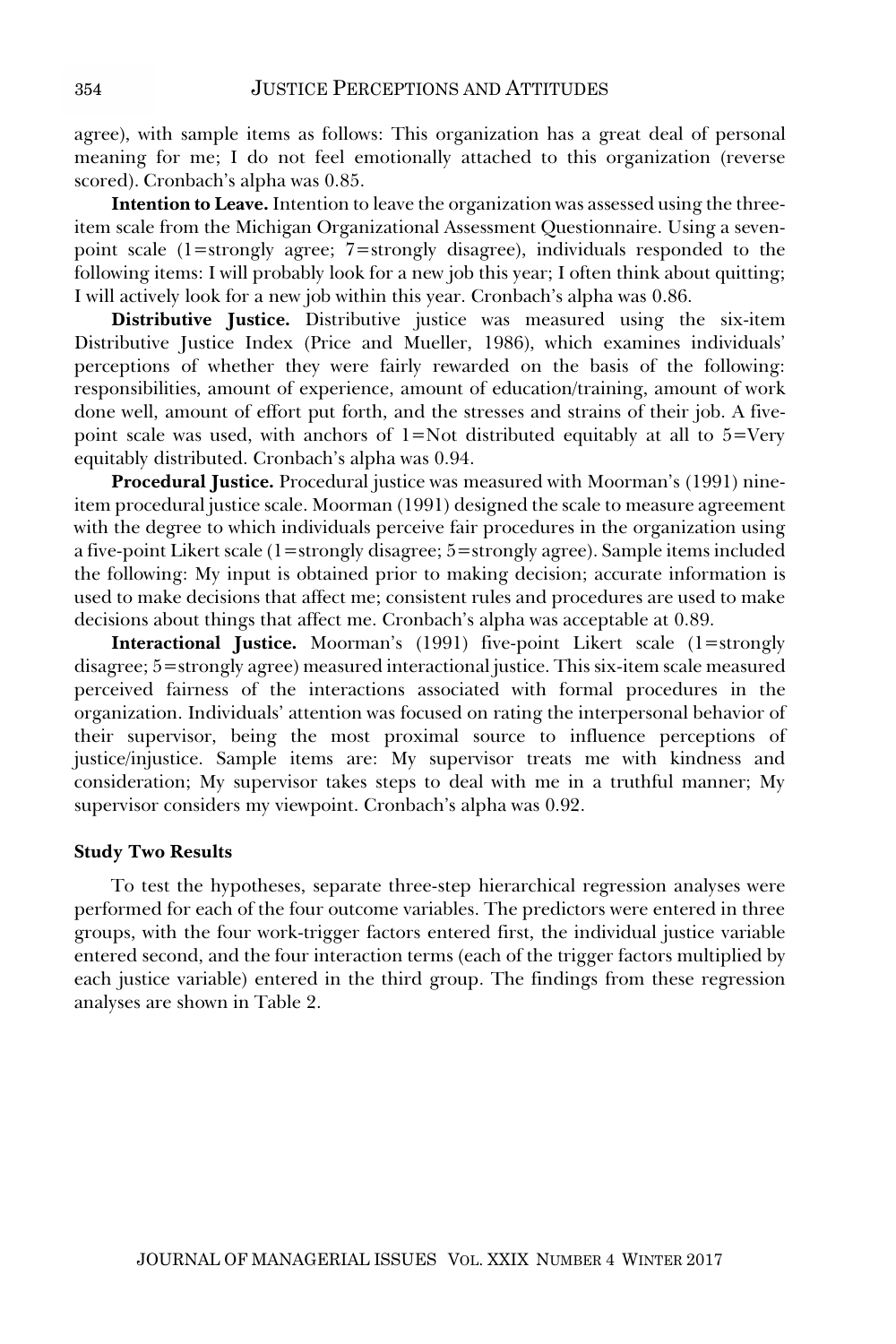#### O'NEILL AND COTTON

|               | <b>Regression Analyses - Procedural Justice</b>    |                          |                          |                          |                          |  |  |
|---------------|----------------------------------------------------|--------------------------|--------------------------|--------------------------|--------------------------|--|--|
|               |                                                    | Job                      | Org                      | <b>Intent To</b>         | Pay                      |  |  |
|               |                                                    | <b>Satisfaction</b>      | Commitment               | Leave                    | <b>Satisfaction</b>      |  |  |
| Model 1-      |                                                    | $r^2 = 0.31$             | $r^2 = 0.29$             | $r^2 = 0.23$             | $r^2 = 0.14$             |  |  |
|               | Trigger Factor 1                                   | $\beta = 0.49$           | $\beta = 0.38$           | $\beta = -0.44$          | $\beta = 0.36$           |  |  |
|               | (TF1)                                              | p < 0.00                 | p < 0.00                 | p < 0.00                 | p < 0.01                 |  |  |
|               | Trigger Factor 2                                   | $\beta = 0.28$           | $\beta = 0.41$           | $\beta = -0.27$          | $\beta = 0.18$           |  |  |
|               | (TF2)                                              | p < 0.01                 | p < 0.00                 | p < 0.01                 | p < 0.10                 |  |  |
|               | Trigger Factor 3                                   | $\beta = -0.10$          | $\beta = -0.03$          | $\beta = 0.02$           | $\beta$ =0.13            |  |  |
|               | (TF3)                                              | p < 0.27                 | p < 0.72                 | p < 0.86                 | p < 0.24                 |  |  |
|               | Trigger Factor 4                                   | $\beta = 0.10$           | $\beta = -0.05$          | $\beta = 0.01$           | $\beta = 0.12$           |  |  |
|               | (TF4)                                              | p < 0.27                 | p < 0.56                 | p < 0.97                 | p < 0.29                 |  |  |
| Model 2-      |                                                    | $r^2 = 0.43$             | $r^2 = 0.32$             | $r^2 = 0.35$             | $r^2 = 0.41$             |  |  |
| Procedural    | (above plus)                                       | $\beta$ =0.50            | $\beta = 0.26$           | $\beta = -0.51$          | $\beta = 0.73$           |  |  |
| Justice (PC)  |                                                    | p < 0.00                 | p < 0.05                 | p < 0.00                 | p < 0.00                 |  |  |
| Model $3-$    | (above plus)                                       | $r^2 = 0.44$             | $r^2 = 0.36$             | $r^2 = 0.33$             | $r^2 = 0.50$             |  |  |
|               | TF1 x PC                                           | $\beta = 0.05$           | $\beta = -0.44$          | $\beta = 0.20$           | $\beta = 0.32$           |  |  |
|               |                                                    | p < 0.85                 | p<0.12                   | p < 0.48                 | $\beta$ =0.32            |  |  |
|               | TF2 x PC                                           | $\beta = -0.48$          | $\beta = 0.25$           | $\beta = 0.34$           | $\beta = -0.27$          |  |  |
|               |                                                    | p < 0.15                 | p < 0.48                 | p < 0.35                 | p < 0.41                 |  |  |
|               | TF3 x PC                                           | $\beta = 0.23$           | $\beta = 0.51$           | $\beta = 0.02$           | $\beta = -0.10$          |  |  |
|               |                                                    | p<0.38                   | p < 0.07                 | p < 0.95                 | p < 0.73                 |  |  |
|               | TF4 x PC                                           | $\beta = 0.08$           | $\beta = 0.05$           | $\beta = -0.18$          | $\beta = -0.89$          |  |  |
|               |                                                    | p < 0.14                 | p < 0.87                 | p < 0.53                 | p < 0.01                 |  |  |
|               |                                                    |                          |                          |                          |                          |  |  |
|               | <b>Regression Analyses - Interactional Justice</b> |                          |                          |                          |                          |  |  |
| Model 1-      |                                                    | $r^2 = 0.31$             | $r^2 = 0.29$             | $r^2 = 0.23$             | $r^2 = 0.14$             |  |  |
|               |                                                    |                          |                          |                          |                          |  |  |
|               | Trigger Factor 1                                   | $\beta = 0.49$           | $\beta = 0.38$           | $\beta = -0.44$          | $\beta = 0.36$           |  |  |
|               | (TF1)                                              | p < 0.00                 | p < 0.00                 | p < 0.00                 | p < 0.01                 |  |  |
|               | Trigger Factor 2                                   | $\beta = 0.28$           | $\beta = 0.41$           | $\beta = -0.27$          | $\beta = 0.18$           |  |  |
|               | (TF2)                                              | p < 0.01                 | p < 0.00                 | p < 0.01                 | p < 0.10                 |  |  |
|               | Trigger Factor 3                                   | $\beta = -0.10$          | $\beta = -0.03$          | $\beta$ =0.02            | $\beta = 0.13$           |  |  |
|               | (TF3)<br>Trigger Factor 4                          | p < 0.27                 | p < 0.72                 | p < 0.86                 | p < 0.24                 |  |  |
|               |                                                    | $\beta = 0.10$           | $\beta = -0.05$          | $\beta = 0.01$           | $\beta = 0.12$           |  |  |
| Model $2-$    | (TF4)                                              | p < 0.27<br>$r^2 = 0.37$ | p < 0.56<br>$r^2 = 0.29$ | p < 0.97<br>$r^2 = 0.28$ | p < 0.29<br>$r^2 = 0.17$ |  |  |
| Interactional |                                                    | $\beta = 0.34$           |                          | $\beta = -0.31$          |                          |  |  |
|               | (above plus)                                       |                          | $β = 0.07$               |                          | $\beta = 0.27$           |  |  |
| Justice (IC)  |                                                    | p < 0.01                 | p < 0.55                 | p < 0.01                 | p < 0.06                 |  |  |
| Model 3 -     | (above plus)                                       | $r^2 = 0.42$             | $r^2 = 0.31$             | $r^2 = 0.30$             | $r^2 = 0.15$             |  |  |
|               | TF1 x IC                                           | $\beta = 0.80$           | $\beta = -0.09$          | $\beta = -0.42$          | $\beta = 0.26$           |  |  |
|               |                                                    | p < 0.01                 | p < 0.78                 | p < 0.20                 | p < 0.84                 |  |  |
|               | TF2 x IC                                           | $\beta = 0.12$           | $\beta = 0.47$           | $\beta = -0.12$          | $\beta = -0.33$          |  |  |
|               |                                                    | p < 0.73                 | p < 0.21                 | p < 0.75                 | p < 0.45                 |  |  |
|               | TF3 x IC                                           | $\beta$ =0.54            | $\beta = 0.78$           | $\beta = -0.53$          | $\beta = 0.26$           |  |  |
|               |                                                    | p < 0.09                 | p < 0.03                 | p < 0.13                 | p < 0.54                 |  |  |
|               | TF4 x IC                                           | $\beta$ =0.02            | $\beta = -0.03$          | $\beta = -0.54$          | $\beta$ =0.60            |  |  |
|               |                                                    | p < 0.96                 | p < 0.95                 | p < 0.23                 | p < 0.26                 |  |  |

**Table 2 Regression Results with Organizational Justice Variables**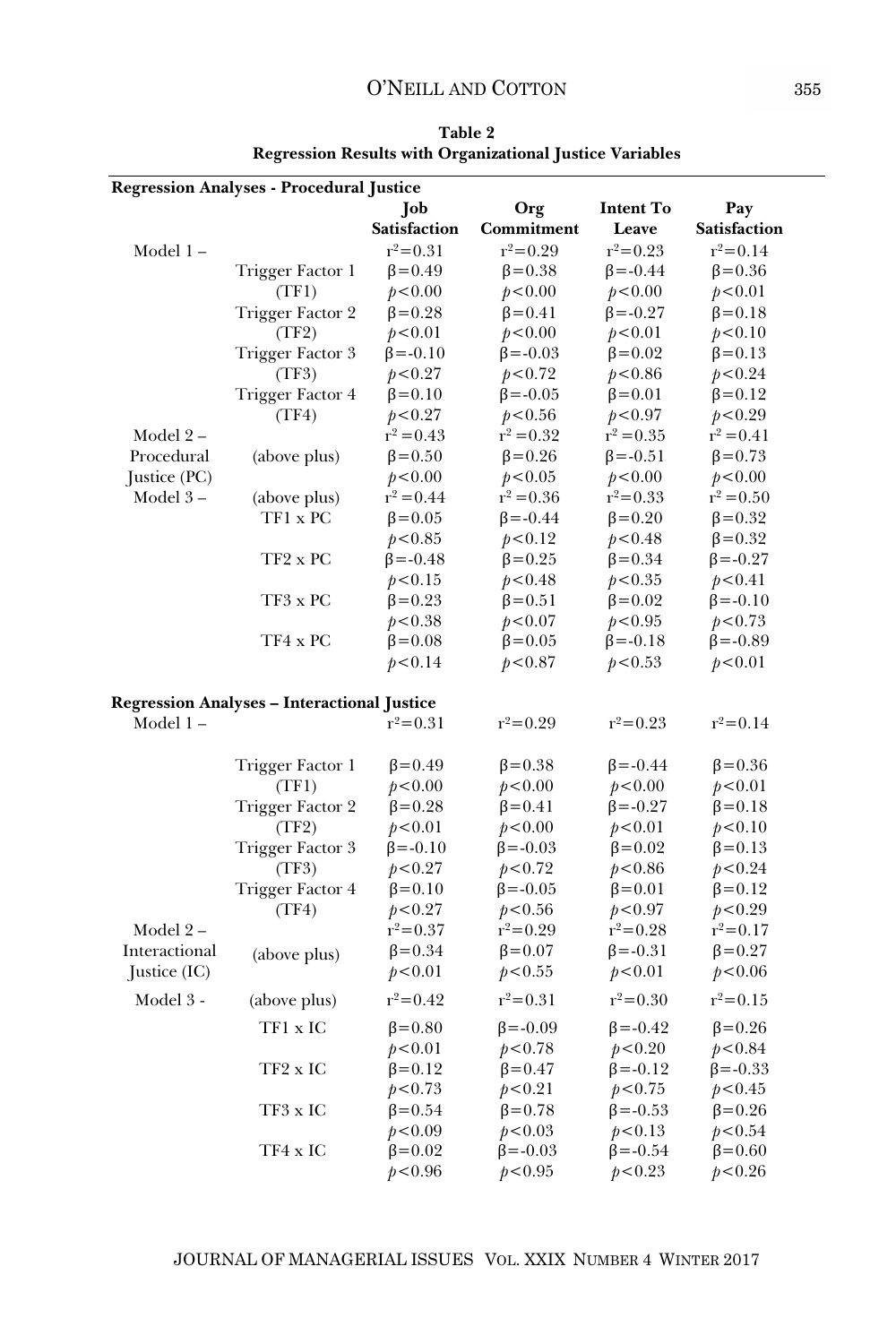#### JUSTICE PERCEPTIONS AND ATTITUDES

| <b>Regression Analyses – Distributive Justice</b> |                  |                     |                 |                  |                     |  |  |
|---------------------------------------------------|------------------|---------------------|-----------------|------------------|---------------------|--|--|
|                                                   |                  | Job                 | Org             | <b>Intent To</b> | Pay                 |  |  |
|                                                   |                  | <b>Satisfaction</b> | Commitment      | Leave            | <b>Satisfaction</b> |  |  |
| Model 1-                                          |                  | $r^2 = 0.31$        | $r^2 = 0.29$    | $r^2 = 0.22$     | $r^2 = 0.14$        |  |  |
|                                                   | Trigger Factor 1 | $\beta = 0.49$      | $\beta = 0.38$  | $\beta = -0.43$  | $\beta$ =0.36       |  |  |
|                                                   | (TF1)            | p < 0.00            | p < 0.00        | p < 0.00         | p < 0.01            |  |  |
|                                                   | Trigger Factor 2 | $\beta = 0.28$      | $\beta = 0.41$  | $\beta = -0.27$  | $\beta = 0.18$      |  |  |
|                                                   | (TF2)            | p < 0.01            | p < 0.00        | p < 0.01         | p < 0.10            |  |  |
|                                                   | Trigger Factor 3 | $\beta = -0.10$     | $\beta = -0.03$ | $\beta = 0.02$   | $\beta = 0.13$      |  |  |
|                                                   | (TF3)            | p < 0.27            | p < 0.72        | p < 0.86         | p < 0.24            |  |  |
|                                                   | Trigger Factor 4 | $\beta = 0.10$      | $\beta = -0.05$ | $\beta$ =0.01    | $\beta = 0.12$      |  |  |
|                                                   | (TF4)            | p < 0.27            | p < 0.56        | p < 0.98         | p < 0.29            |  |  |
| Model $2-$                                        |                  | $r^2 = 0.36$        | $r^2 = 0.29$    | $r^2 = 0.27$     | $r^2 = 0.60$        |  |  |
| Distributive                                      | (above plus)     | $\beta = 0.28$      | $\beta = 0.08$  | $\beta = -0.28$  | $\beta = 0.77$      |  |  |
| Justice (DC)                                      |                  | p < 0.01            | p < 0.43        | p < 0.02         | p < 0.00            |  |  |
| Model $3-$                                        | (above plus)     | $r^2 = 0.34$        | $r^2 = 0.33$    | $r^2 = 0.29$     | $r^2 = 0.63$        |  |  |
|                                                   | TF1 x DC         | $\beta = 0.25$      | $\beta = -0.12$ | $\beta = -0.08$  | $\beta = 0.26$      |  |  |
|                                                   |                  | p < 0.03            | p < 0.66        | p < 0.77         | p < 0.23            |  |  |
|                                                   | TF2 x DC         | $\beta = 0.25$      | $\beta = -0.12$ | $\beta = -0.08$  | $\beta = 0.26$      |  |  |
|                                                   |                  | p < 0.81            | p < 0.29        | p < 0.52         | p < 0.12            |  |  |
|                                                   | TF3 x DC         | $\beta = 0.11$      | $\beta = 0.61$  | $\beta = -0.26$  | $\beta = 0.01$      |  |  |
|                                                   |                  | p < 0.68            | p < 0.03        | p < 0.35         | p < 0.99            |  |  |
|                                                   | TF4 x DC         | $\beta = 0.24$      | $\beta = -0.16$ | $\beta = -0.59$  | $\beta = -0.57$     |  |  |
|                                                   |                  | p < 0.34            | p < 0.53        | p < 0.03         | $p < -0.02$         |  |  |

**Table 2 (cont')** 

Betas are standardized and  $r^2$ s are adjusted.

The trigger factors have strong effects on all four dependent variables. The adjusted  $r^2$  from the equation with the four trigger factors regressed on the outcome variables was 0.31 for job satisfaction, 0.29 for affective commitment, 0.23 for intention to leave, and 0.14 for pay satisfaction. All regression equations are significant beyond the 0.01 level. Therefore, Hypotheses H1a through H1d are supported. It appears, however, that the major impact comes from the first two factors (i.e., management and organization events and personal events). The individual betas for these two factors are significant for all four dependent variables, with the exception of the influence of the second factor (individual issues) on pay satisfaction. The third and fourth factors (general economic issues and interpersonal issues) were non-significantly related to all four dependent variables.

Hypotheses 2a through 2c proposed that the justice variables would also predict the outcome variables. Procedural justice was significantly related to all of the dependent variables. Interactional justice was significantly related to job satisfaction, and intention to leave, but was not related to organizational commitment and marginally unrelated to satisfaction with pay  $(p<0.06)$ . Distributive justice was significantly related to job satisfaction, intention to leave, and pay satisfaction (strongly,  $\beta$ =0.77), but was not related to organizational commitment. Therefore, Hypothesis 2a was supported, while Hypotheses 2b and 2c received partial support.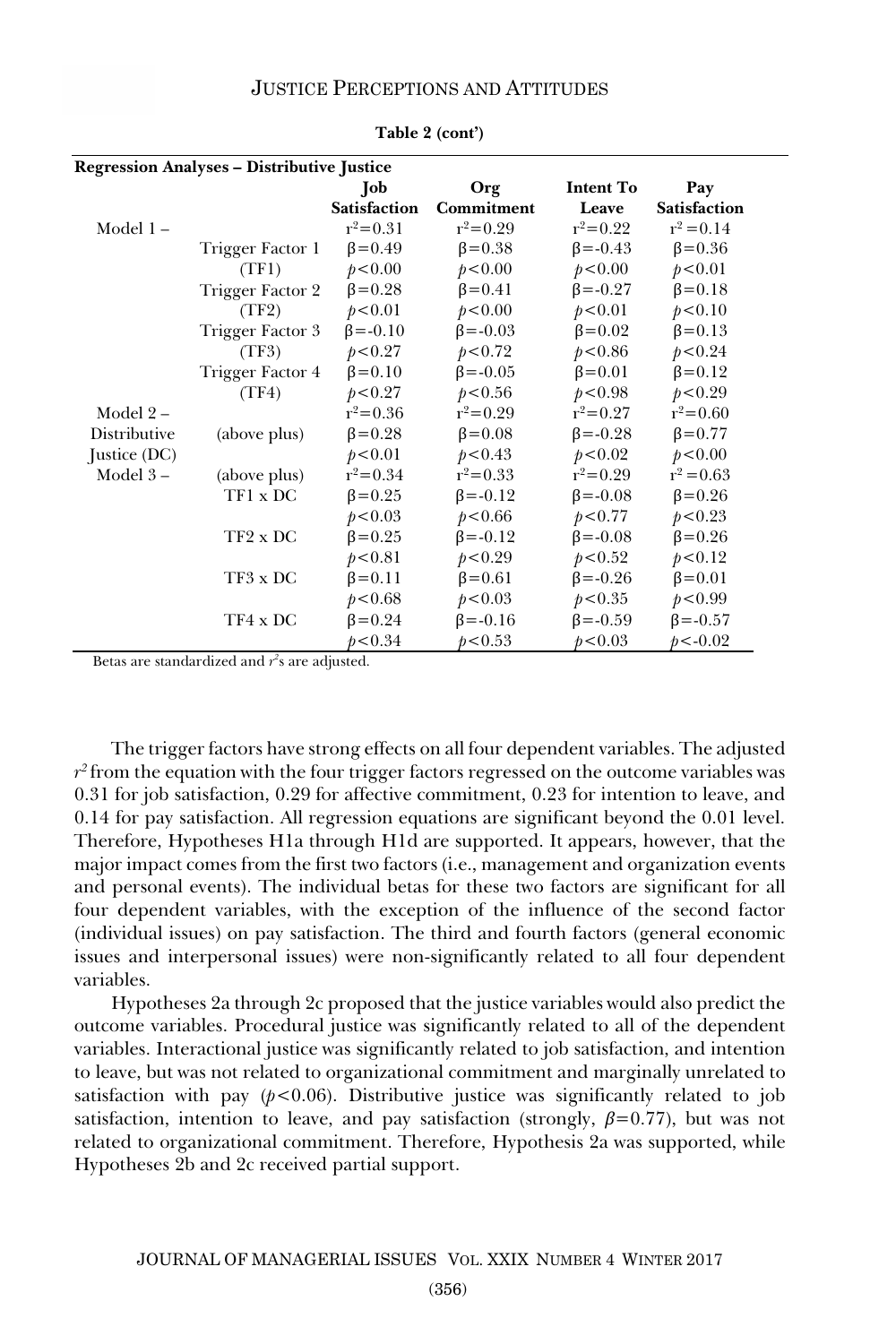Hypotheses 3a through 3c were generally not supported. The interaction terms between the trigger factors and the justice variables did not add appreciable variance. The only exceptions to this included the interaction of procedural justice and the triggers significantly predicting pay satisfaction  $(r^2$  increased from 0.41 to 0.50), the interaction of interactional justice and the triggers significantly predicting job satisfaction  $(r^2$  increased from 0.37 to 0.42), and the interaction of distributive justice and the triggers significantly predicting organizational commitment (*r2* increased from 0.29 to 0.33). Overall, only seven betas of the total 48 interaction terms examined were significant ( $p<0.05$ ). Given the number of analyses, the family-wise error rate (the chance of false positives) would predict that even a lack of effects should have generated two or three significant findings. Therefore, the small number of significant effects should be taken with caution. Interestingly, several of these significant effects were with the third and fourth trigger factors, which had little direct impact on the outcome variables.

#### **OVERALL DISCUSSION**

The sensemaking model of PC evaluation by employees has theorized that individuals need to consider what goes on in their workplace before perceptions of fulfillment or violation can take place (Chaudhry *et al*., 2009). This study examined similar aspects of the employment relationship: the contextual (i.e., trigger events), the cognitive (i.e., justice judgments as a moderator), and several attitudinal results (i.e., satisfaction with pay, job satisfaction, commitment, and intent to leave). Results show that triggers significantly predicted job satisfaction, affective organizational commitment, intention to leave, and satisfaction with pay. Because it was not possible (or realistic) to state *a priori* which triggers might be most important to employees, the list of 40 potential workplace triggers identified in Study One was used, and identified those triggers that employees reported they thought about more than occasionally. Because a number of work-related triggers were identified as being prominent (or "top of the head," Taylor and Fiske, 1978), a factor analysis developed potential categories for the triggers and create a limited, more manageable set of predictors for examining outcomes. Although no assumptions were made about the exhaustiveness of the triggers used in this study, a strength of the study is that actual events identified by employees in a field study were used in Study Two, with both organizations operating in the manufacturing industry. This essentially provides at least two different contexts for examining organizational justice (Greenberg, 2001) within a single industry. And, along with examining only those trigger events employees considered more than just occasionally, this also supports theoretical arguments that individuals have a need to interpret or make sense of events in the organization that they find surprising, complex, or confusing (Cornelissen, 2012).

It was also found that individual differences in perceptions of justice had an impact on work outcomes, above and beyond those of the triggers. Perceptions of procedural, interactional, and distributive justice were also related to the work attitudes, although the results varied across the outcome variables. Procedural justice was significantly related to all four attitudes. Interactional justice significantly predicted job satisfaction and intention to leave. And, distributive justice was related to job satisfaction, intention to leave, and pay satisfaction.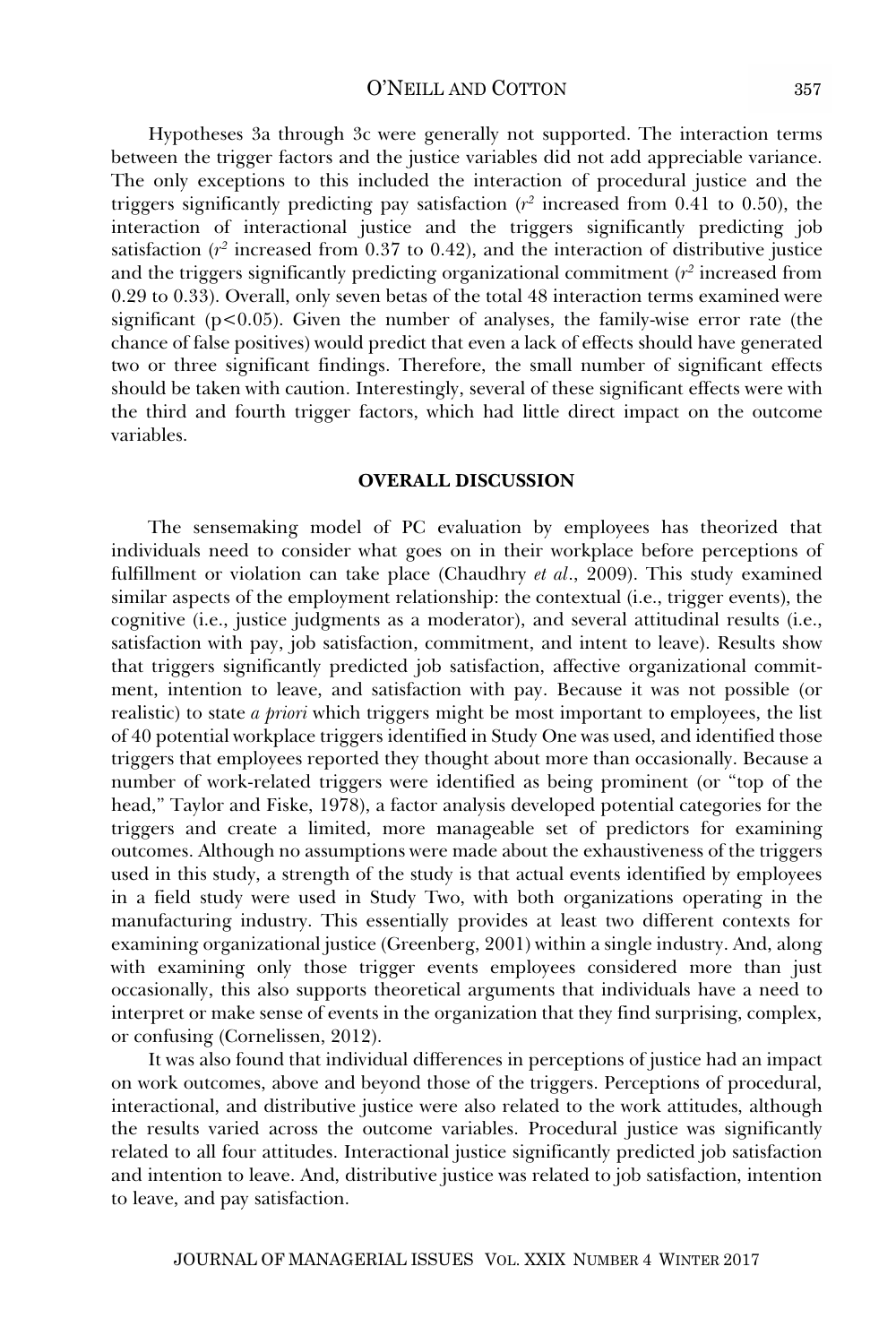Study Two results are somewhat consistent with what McFarlin and Sweeney (1992) found. Distributive justice was a significant predictor of pay and job satisfaction in the McFarlin and Sweeney (1992) study, and it also predicted pay and job satisfaction, as well as intention to leave (which they did not). The results are also similar to those of Colquitt *et al.* (2001) and Dailey and Kirk (1992) who found distributive justice predicted job satisfaction and intention to leave. Further, both McFarlin and Sweeney (1992) and Colquitt *et al*. (2001) found that procedural justice significantly predicted organizational commitment,<sup>3</sup> and Study Two had similar results. Consistent with Colquitt *et al.* (2001), procedural justice significantly predicted job satisfaction and intention to leave, along with having low to moderate correlations between interactional justice and all four outcomes.

Another finding and contribution of this study is the fact that the justice variables remained significant after accounting for the work-related triggers. This suggest that, in some cases, *both* noticing events/activities in the organization *and* evaluating their fairness predict some work attitudes. For example, post hoc analyses showed that Factor 1 (the management and organization factor) remained a significant predictor of both job satisfaction when both interactional justice and distributive justice were uniquely accounted for (i.e., these separate regression equations are available from the authors). Intention to leave was also significantly predicted by Factor 1 and both interactional and distributive justice (i.e., also in separate regression equations available from the authors). Factor 2 (the individual issues factor) remained a significant predictor of job satisfaction when distributive justice was accounted for and remained a significant predictor of affective commitment when procedural justice was also accounted for. Interestingly, none of the factors remained significant predictors of pay satisfaction when any of the justice variables were also entered into the regression equations. Overall, despite the relatively small sample size used in this study (i.e., larger samples sizes are typically used for both factor analyses and hierarchical regression analyses), some interesting relationships between triggers, justice, and workplace attitudes are revealed.

If the story were to end here, this study would not be able to address any of the inconsistencies in results found for the various justice types and workplace attitudes. However, the inclusion of trigger events in hierarchical regressions adds information not previously known. First, the interaction of trigger Factor 1 and both distributive and interactional justice predicted job satisfaction. The remainder of the significant interactions involved Factor 3 and Factor 4, with distributive justice predicting organizational commitment, intention to leave, and pay satisfaction, and with interactive justice predicting organizational commitment.

In a practical sense, these findings demonstrate that events noticed by employees that are related to their organization and/or their work are powerful predictors of work attitudes. Issues like "leadership skills of management" and "inconsistency between management talk and behavior" were noticed by employees and were strongly related to key attitudes of job satisfaction and organizational commitment. In fact, post hoc analyses revealed that Factor 1 triggers (events related to management and the

<sup>3</sup> McFarlin and Sweeney (1992) used Cook and Wall's (1980) organizational commitment scale. Although this scale was not specifically labeled affective commitment, inspection of the scale items suggests that it is consistent with Allen and Meyer's (1990) affective commitment scale used in the present study.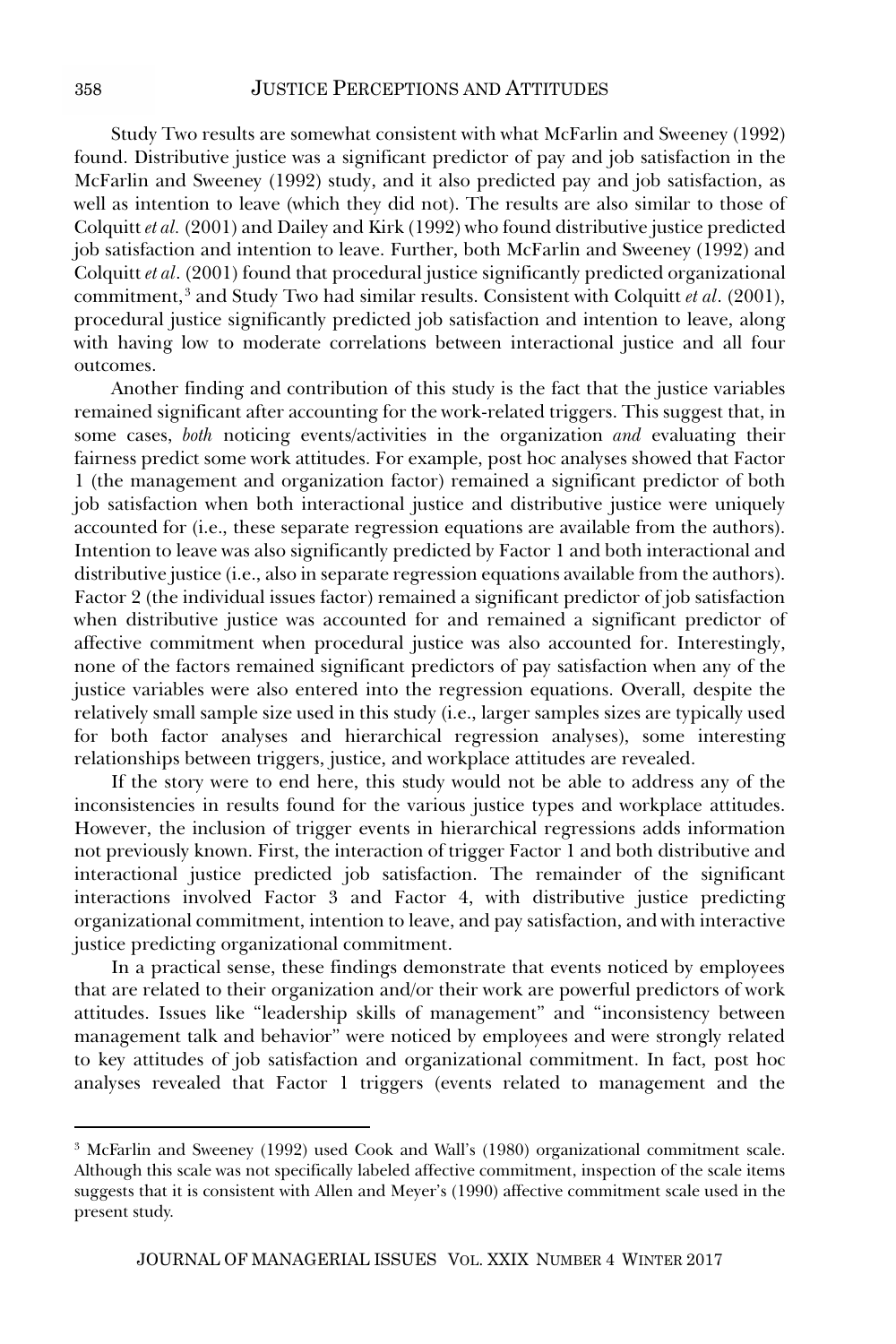organization) were significantly correlated with procedural, interactional, and distributive justice ( $r = 0.64$ , 0.40 and 0.41, respectively, all at  $p < 0.000$ ). Factor 2 triggers (individual issues in the organization) were also significantly correlated with procedural, interactional, and distributive justice ( $r = 0.25$ ,  $p < 0.05$ ; 0.34,  $p < 0.00$ ; and 0.29,  $p < 0.00$ , respectively). Factor 4 triggers (interpersonal issues) were only significantly correlated with interactional justice ( $r = 0.36$ ,  $p < 0.00$ ). And, Factor 3 triggers (economic issues) were not significantly correlated with any justice variables.4 Although no direct theory existed to support hypothesized relationships between the specific triggers and justice perceptions, the Group Value Model (Lind and Tyler, 1988) suggests that judgments of procedural justice are strongly linked to values held by various groups (e.g., work groups, departments), and are learned through socialization. As such, it should not be unusual to find that triggers experienced by employees in the same organization correlate with both procedural and distributive justice, as both Factor 1 and Factor 2 triggers did. This may also explain why Factor 3 was not significantly correlated with any justice types, as economic issues are external to the organization and may be less likely to trigger the type of justice thoughts that are typically made *within* the organization.

Taken together, this suggests that it is useful to identify trigger events that employees notice and understand how they make sense of them in order to address potential issues *before* they turn into costly outcomes such as turnover (Dailey and Kirk, 1992) and sabotage (Rupp and Cropanzano, 2002), to name a few. Although these triggers will likely vary from location to location and over time (i.e., perhaps the "context" noted by Greenberg, 2001), determining which triggers are most important requires that employees be asked what is bothering them and what they are thinking about. As Study Two shows, simple questions like this can identify important issues that predict job satisfaction, pay satisfaction, commitment, and intent to leave.

#### **Study Limitations**

As noted above, because a factor analysis was conducted with 17 items, the sample of 113 respondents is smaller than Nunnally (1978: 421) recommends. Unfortunately, there was no way to know how many triggers would be identified, or how many individuals would respond to the (extensive) questionnaire. Given the small sample, sampling error is a concern. Another obvious limitation of findings from Study Two is that they are based on responses from employees in one organization, and at one point in time, limiting possible generalizability. However, two studies were conducted in which employees from both studies were employed by large manufacturing organizations and were both located in similar regions of the U.S. Study One provided an opportunity to explore potential trigger events and Study Two allowed an opportunity to examine relationships between these trigger events and workplace outcomes, along with moderating effects of organizational justice for sensemaking. The fact that two manufacturing organizations (one for each study) were used, there was an opportunity to experimentally control for potential cross-contamination issues that may arise from the use of multiple organizations in the same study.

<sup>4</sup> A complete table of all correlations is available from the first author.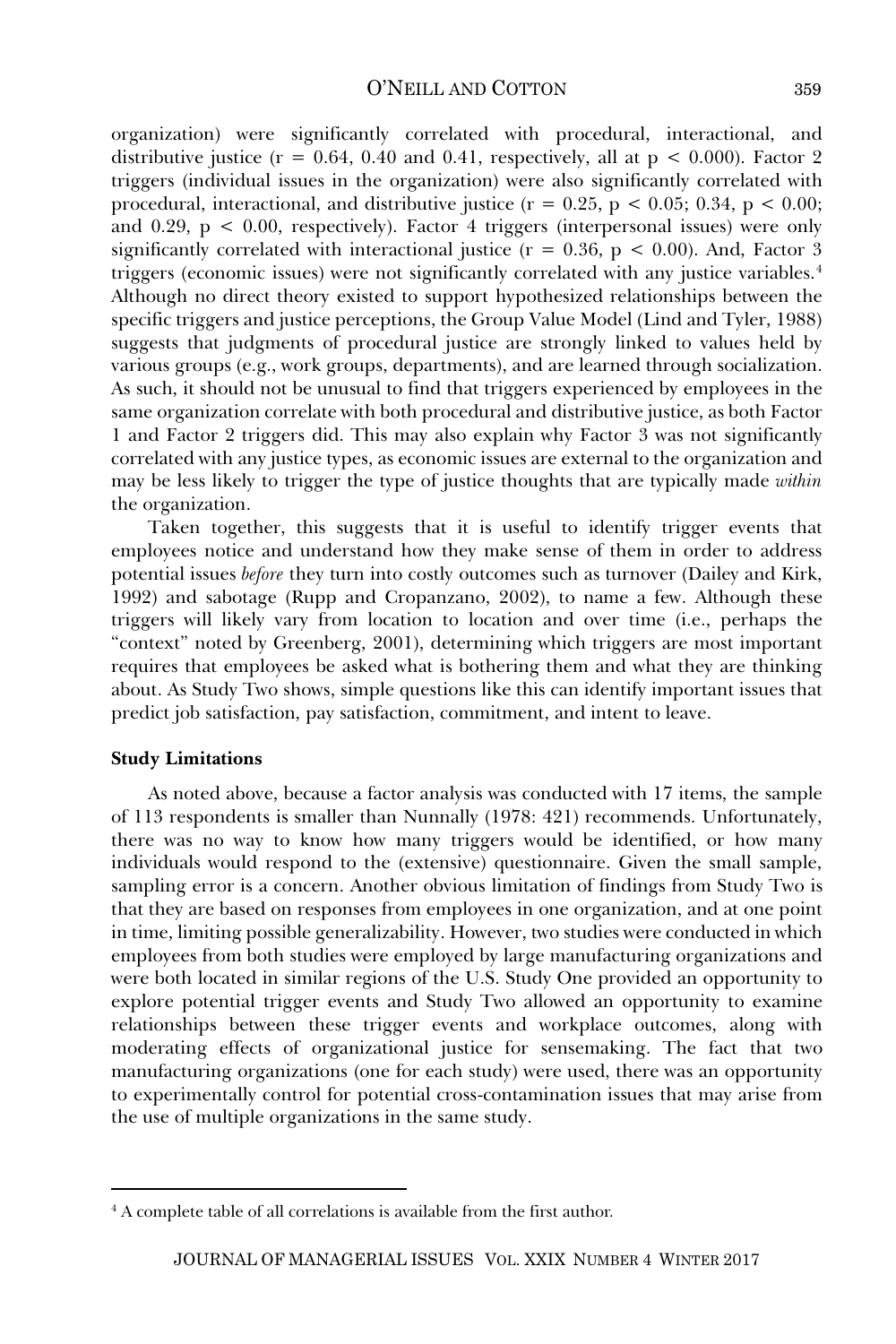Next, although the trigger items were developed from events identified by employees in one manufacturing organization and were examined by employees in another manufacturing organization, it cannot be said with any certainty that the workrelated triggers examined here will be significant predictors of outcomes in other manufacturing organizations, or will even be events noticed by employees in any other type of organization. However, some relationships *were* found, supporting Greenberg's (2001) argument that different organizations may be less relevant than different contexts. In addition, even if the trigger events or the organizations change, the basic cognitive processes are unlikely to change. Similar to PC evaluations, both negative and positive events lead employees to evaluate aspects of their jobs and the goings on in their organizations, and doing so requires them to make sense of what is noticed. Since justice perceptions have been shown to relate to a variety of workplace attitudes and outcomes (Cohen-Charash and Spector, 2001; Colquitt *et al*., 2013; Conlon *et al.*, 2005; Dailey and Kirk, 1992; McFarlin and Sweeney, 1992; Moorman, 1991), results in this study provide a useful mechanism for making sense of what is noticed and how employees might respond (Morrison and Robinson, 1997; Robinson and Morrison, 2000; Robinson, 1996; Turnley and Feldman, 2000).

A related concern with using one survey to collect data in Study Two is the possibility of common method variance. Several arguments exist against this being a cause for the findings. First, the justice variables had significant effects beyond the work-related triggers. If respondents were simply answering the questions all the same way, this would not have occurred. Second, the justice variables demonstrated differences across the outcomes in accordance with theoretical expectations. For example, distributive justice had the largest impact (by far) on pay satisfaction, with a beta of 0.77. Procedural justice, on the other hand, was related to all of the outcome variables, while interactional justice was only related to job satisfaction and intention to leave.

Finally, Study Two examined one-way relationships between the trigger events, organizational justice, and work attitudes. It is acknowledged that the relationships between trigger events and justice perceptions could potentially be bidirectional. This may be especially true if perceptions of unfairness become so strong that they negatively color future organizational events, even when it may be perceived to be objectively neutral or positive. Once attitudes become firmly ingrained, they can become difficult to change, especially if individuals are unable to seek out other employment opportunities (Iverson and Buttigieg, 1999).

#### **Implications for Future Research and Practice**

These studies offer several opportunities for future research. As mentioned above, future studies could examine the potential for a bi-directional relationship between trigger events and the various forms of organizational justice to determine more clearly the nature of the relationship. In addition, Study One utilized an exploratory approach to identify and examine potential trigger events thought to influence work attitudes. Although past research sought to identify general concerns or link broadly to sensemaking, this is believed to be the first attempt to identify a range of specific organizational, managerial, personal, and economic events that may trigger such attitudes and justice perceptions. Future research should seek to replicate the studies and the various trigger events, and continue to advance knowledge on the nature of the various trigger events identified and examined here.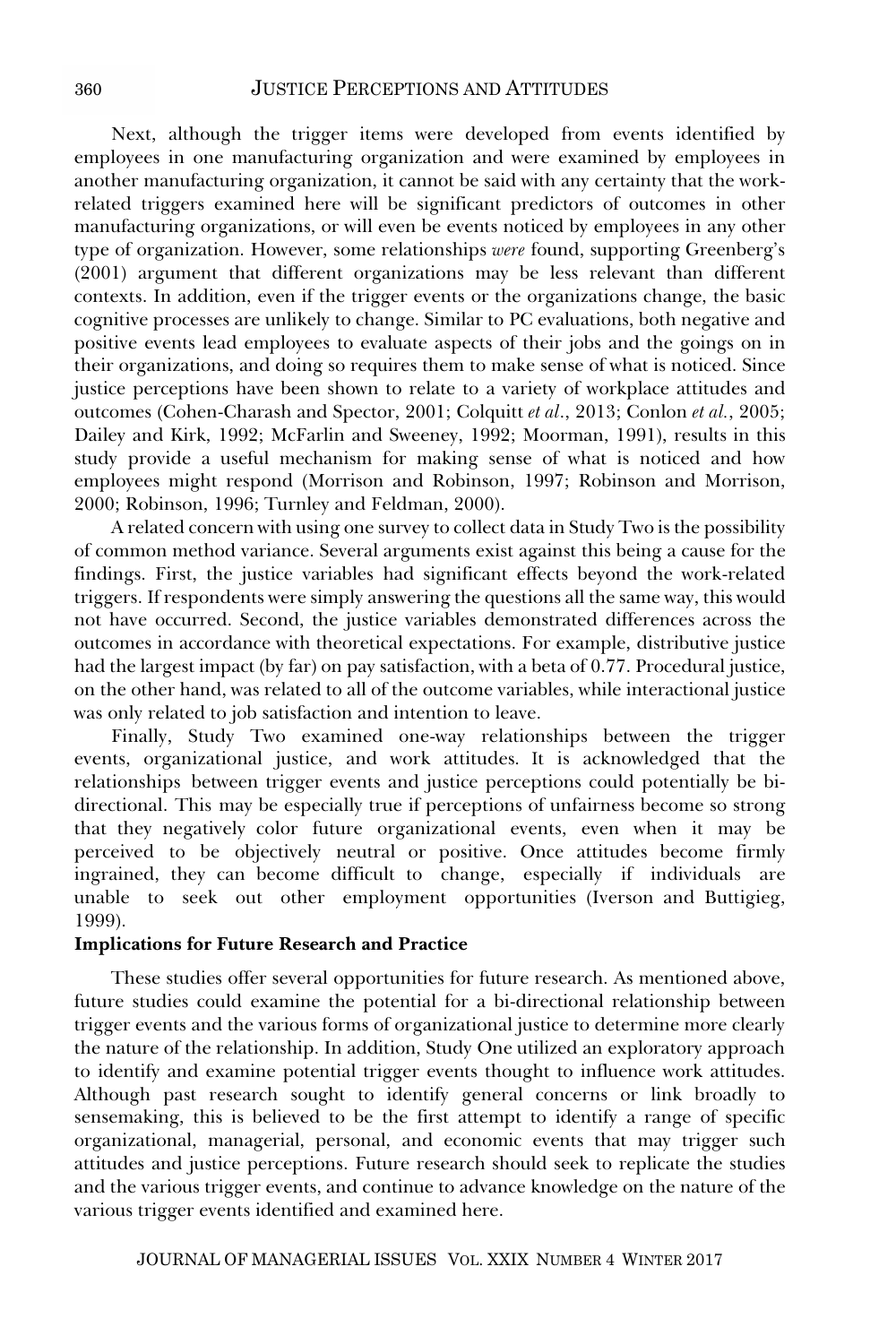#### O'NEILL AND COTTON

From a practical perspective, if even a *handful* of trigger events can be identified that a broad range of individuals notice and make sense of within their organizations, managers may have a better opportunity to prepare themselves ahead of time to more effectively influence perceptions of unfairness by considering and adapting their behaviors in a way that more positively influences employee attitudes. In addition, managers utilizing employee engagement surveys may find it useful to ask employees about specific workplace events thought to influence their attitudes about justice and outcomes of satisfaction, commitment, and intention to leave. By identifying those trigger events that either positively or negatively influence employee attitudes, managers are better armed with useful information about what their employees are thinking, and may be better able to address concerns before they become problematic.

Lastly, it might be useful to consider the importance of various individual differences thought to influence perceptions of justice in the workplace. For example, Kickul and Lester (2001) found that equity sensitivity influenced perceptions of PC breach and, based on conceptual similarities between organizational justice and PC perceptions, equity sensitivity and other individual differences may be significant moderators between trigger events, justice perceptions, and work attitudes.

#### **OVERALL SUMMARY AND CONCLUSION**

Two separate studies were conducted in different manufacturing firms to examine potential trigger events and their influence on workplace outcomes. In Study One, employees examined a preliminary group of triggers identified in earlier research (O'Neill *et al*., 2007) and provided 24 additional triggers that they thought influenced their employment relationship. In Study Two, all 40 trigger events were examined relative to their influence on workplace attitudes of pay satisfaction, job satisfaction, commitment, and intent to leave. This study also examined whether organizational justice moderated the relationship between the trigger events and workplace attitudes. Results from the second field study showed that trigger events significantly predicted all workplace attitudes. Procedural justice was significantly related to all dependent variables, interactional justice was significantly related only to job satisfaction and intent to leave, marginally unrelated to pay satisfaction, and unrelated to organizational commitment. Distributive justice was significantly related to job satisfaction, intent to leave, and pay satisfaction, but not organizational commitment. Among the 48 interactions, seven significant betas suggested that there is *some* influence on workplace outcomes, especially between management and organization events, distributive justice, interactional justice, and both job satisfaction and intent to leave. In addition, individual trigger events interacted with procedural and distributive justice to predict affective commitment and job satisfaction, respectively. Although the results from this study are modest, hopefully this research leads to (or perhaps *triggers?*) additional research on the events that trigger awareness and sensemaking about justice and changes in important work attitudes. By better understanding trigger events, the horse can remain before the cart when examining workplace outcomes.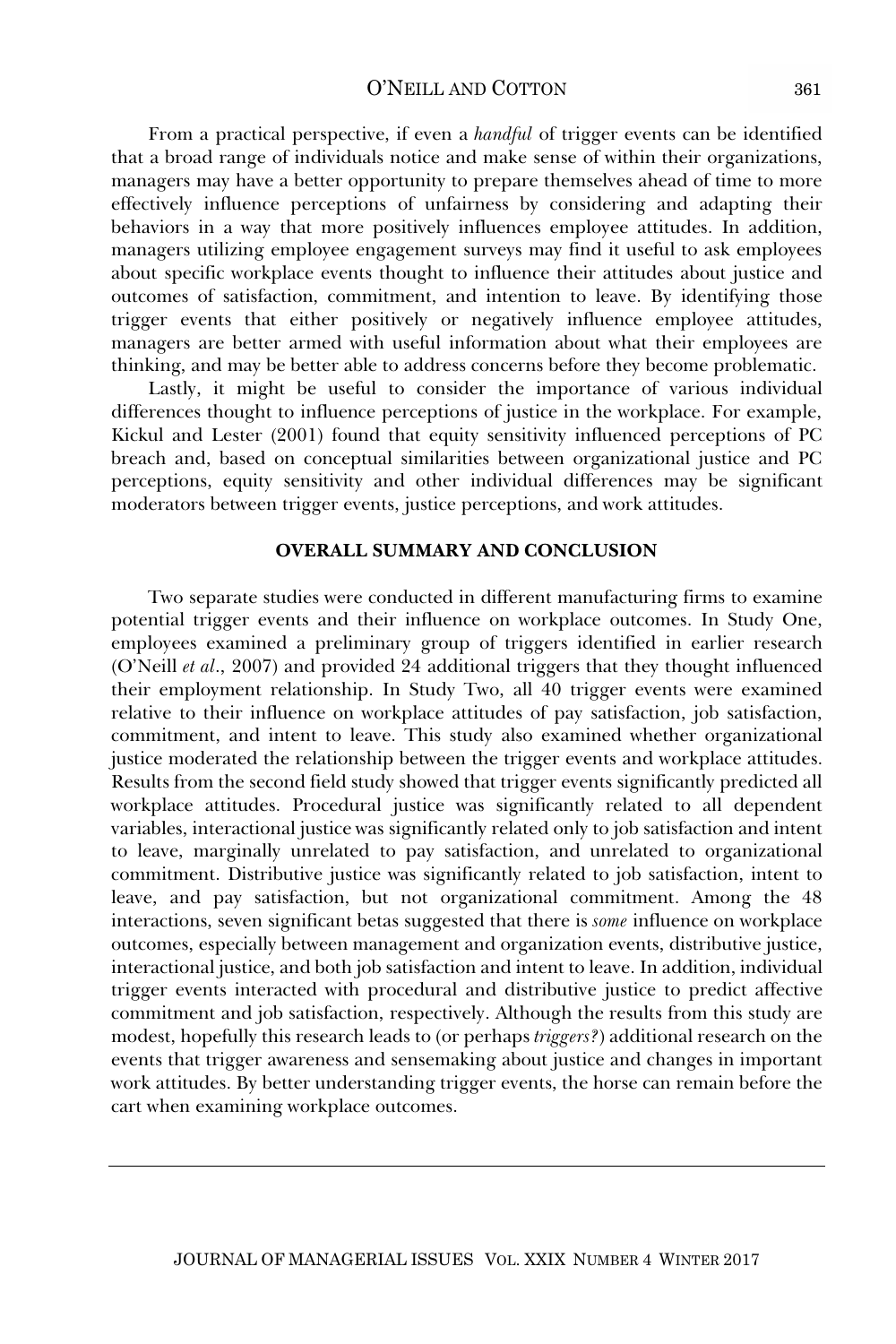#### **References**

- Alfes, K., A. Shantz, C. Truss, and E. Soane. 2013. "The Link Between Perceived Human Resource Management Practices, Engagement and Employee Behaviour: A Moderated Mediation Model." *The International Journal of Human Resource Management* 24(2): 330-351.
- Allen, N. J., and J. P. Meyer. 1990. "The Measurement and Antecedents of Affective, Continuance and Normative Commitment to the Organization." *Journal of Occupational Psychology* 63(1): 1-18.
- Blader, S. L., and T. R. Tyler. 2003. "What Constitutes Fairness in Work Settings? A Four-Component Model of Procedural Justice." *Human Resource Management Review* 13(1): 107-126.
- Brayfield, A. H., and H. F. Rothe. 1951. "An Index of Job Satisfaction." *Journal of Applied Psychology* 35(5): 307-311.
- Chaudhry, A., S. J. Wayne, and R. Schalk. 2009. "A Sensemaking Model of Employee Evaluation of Psychological Contract Fulfillment When and How do Employees Respond to Change?" *The Journal of Applied Behavioral Science* 45(4): 498-520.
- Cohen-Charash, Y., and P. E. Spector. 2001. "The Role of Justice in Organizations: A Meta-Analysis." *Organizational Behavior and Human Decision Processes* 86(2): 278-321.
- Collins, B. J., K. W. Mossholder, and S. G. Taylor. 2012. "Does Process Fairness Affect Job Performance? It Only Matters if They Plan to Stay." *Journal of Organizational Behavior* 33(7): 1007-1026.
- Colquitt, J. A., D. E. Conlon, M. J. Wesson, C. O. L. H. Porter, and K. Y. Ng. 2001. "Justice at the Millennium: A Meta-Analytic Review of 25 Years of Organizational Justice Research." *Journal of Applied Psychology* 86(3): 425-445.
- Colquitt, J. A., J. Greenberg, and B. A. Scott. 2005. "Organizational Justice: Where Do We Stand?" In J. Greenberg and J. A. Colquitt (Ed.) *Handbook of Organizational Justice*: 589-619, Mahwah, NJ: Lawrence Erlbaum Associates, Inc.
- Colquitt, J. A., J. Greenberg, and C. P. Zapata-Phelen. 2005. "History of Organizational Justice." In *Handbook of Organizational Justice*. Eds. J. Greenberg and J. A. Colquitt. Mahwah, NJ: Lawrence Erlbaum Associates, Inc.
- Colquitt, J. A., B. A. Scott, J. B. Rodell, D. M. Long, C. P. Zapata, D. E. Conlon, and M. J. Wesson. 2013. "Justice at the Millennium, a Decade Later: A Meta-Analytic Test of Social Exchange and Affect-Based Perspectives." *Journal of Applied Psychology*  98(2): 199-236.
- Conlon, D. E., C. J. Meyer, and J. M. Nowakowski. 2005. "How Does Organizational Justice Affect Performance, Withdrawal, and Counterproductive Behavior?" In *Handbook of Organizational Justice*. Eds. J. Greenberg and J. A. Colquitt. Mahwah, NJ: Lawrence Erlbaum Associates, Inc.
- Cook, J., and T. Wall. 1980. "New Work Attitude Measures of Trust, Organizational Commitment and Personal Need Non-Fulfilment." *Journal of Occupational Psychology* 53(1): 39-52.
- Cornelissen, J. P. 2012. "Sensemaking Under Pressure: The Influence of Professional Roles and Social Accountability on the Creation of Sense." *Organization Science*  23(1): 118-137.
- Dailey, R. C., and D. J. Kirk. 1992. "Distributive and Procedural Justice as Antecedents of Job Dissatisfaction and Intent to Turnover." *Human Relations* 45(3): 305-317.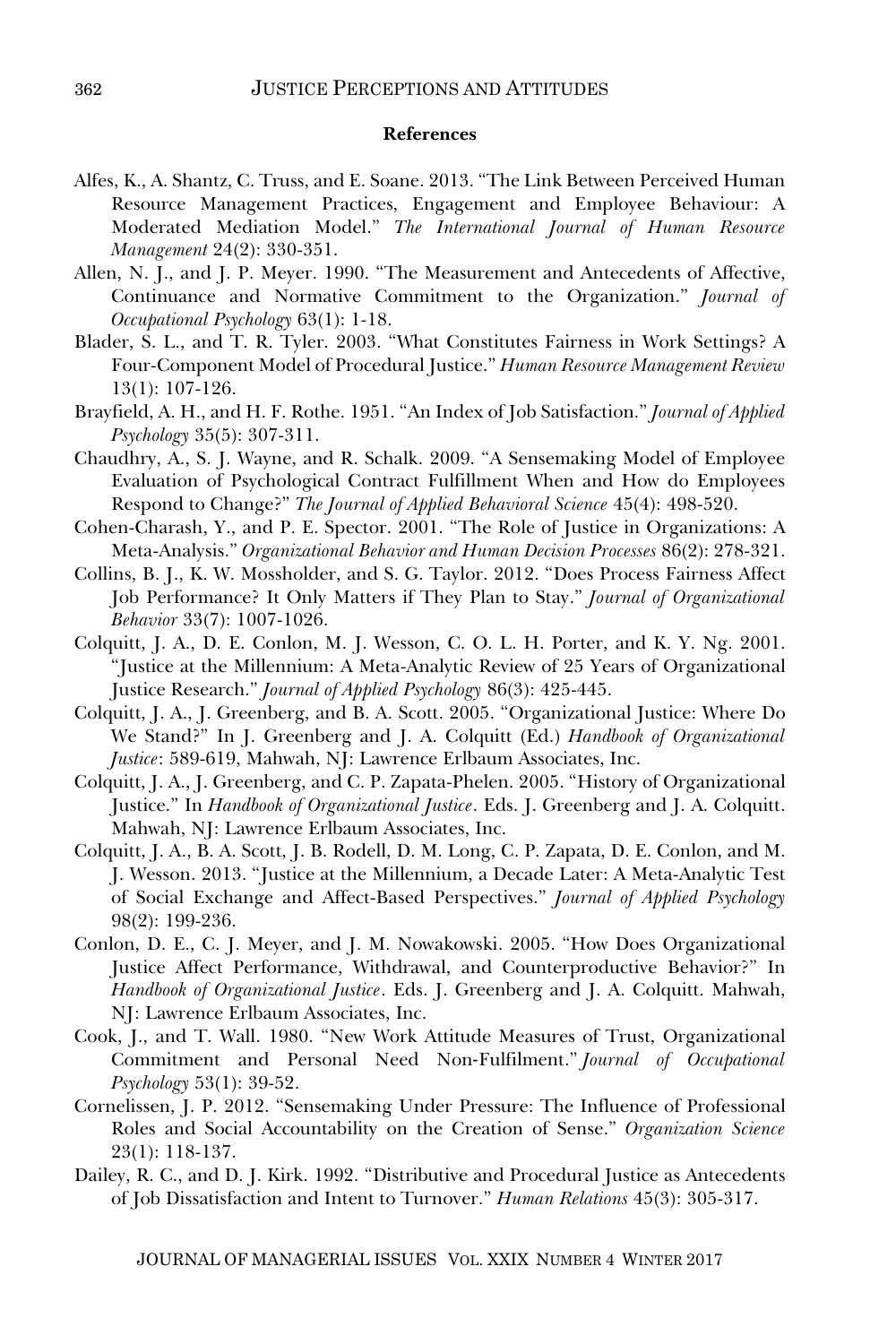- Gardner, W. L., B. J. Avolio, F. Luthans, D. R. May, and F. Walumbwa. 2005. "Can You See the Real Me?" A Self-Based Model of Authentic Leader and Follower Development." *The Leadership Quarterly* 16(3): 343-372.
- Goodman, P. S. 1974. "An Examination of Referents Used in the Evaluation of Pay.*" Organizational Behavior and Human Performance* 12(2): 170-195.
- Greenberg, J. 2001. "The Seven Loose Can(n)ons of Organizational Justice." In *Advances in Organizational Justice*. Eds. J. Greenberg and R. Cropanzano. Stanford, CA: Stanford University Press.
- Greenberg, J. 1987. "A Taxonomy of Organizational Justice Theories." *Academy of Management Review* 12(1): 9-22.
- Ham, J., and K. van den Bos. 2011. "On Justice Knowledge Activation: Evidence for Spontaneous Activation of Social Justice Inferences*." Social Justice Research* 24(1): 43-65.
- Heneman III, H. G., and D. P. Schwab. 1985. "Pay Satisfaction: Its Multidimensional Nature and Measurement." *International Journal of Psychology* 20(2): 129-141.
- Holtz, B. C., and C. M. Harold. 2009. "Fair Today, Fair Tomorrow? A Longitudinal Investigation of Overall Justice Perceptions." *Journal of Applied Psychology* 94(5): 1185.
- Iverson, R. D., and D. M. Buttigieg. 1999. "Affective, Normative and Continuance Commitment: Can the 'Right Kind' of Commitment be Managed?" *Journal of Management Studies* 36(3): 307-333.
- Jarzabkowski, P., J. K. Lê, and A. H. Van de Ven. 2013. "Responding to Competing Strategic Demands: How Organizing, Belonging, and Performing Paradoxes Coevolve." *Strategic Organization* 11(3): 245-280.
- Kickul, J., and S. W. Lester. 2001. "Broken Promises: Equity Sensitivity as a Moderator Between Psychological Contract Breach and Employee Attitudes and Behavior." *Journal of Business and Psychology* 16(2): 191-217.
- Kulik, C. T., and M. L. Ambrose. 1992. "Personal and Situational Determinants of Referent Choice." *Academy of Management Review* 17(2): 212-237.
- Lind, E. A., and T. R. Tyler. 1988. "The Social Psychology of Procedural Justice." *Springer Science & Business Media* 232, 239.
- Louis, M. R., and R. I. Sutton. 1991. "Switching Cognitive Gears: From Habits of Mind to Active Thinking." *Human Relations* 44(1): 55-76.
- Maitlis, S., and T. B. Lawrence. 2007. "Triggers and Enablers of Sensegiving in Organizations." *Academy of Management Journal* 50(1): 57-84.
- Mayer, D. M., and M. Kuenzi. 2010. "Exploring the 'Black Box' of Justice Climate: What Mechanisms Link Justice Climate and Outcomes." *Research on Managing Groups and Teams* 13: 331-346.
- McFarlin, D. B., and P. D. Sweeney. 1992. "Distributive and Procedural Justice as Predictors of Satisfaction with Personal and Organizational Outcomes." *Academy of Management Journal* 35(3): 626-637.
- Meyer, J. P., and N. J. Allen. 1991. "A Three-Component Conceptualization of Organizational Commitment." *Human Resource Management Review* 1(1): 61-89.
- Moorman, R. H. 1991. "Relationship Between Organizational Justice and Organizational Citizenship Behaviors: Do Fairness Perceptions Influence Employee Citizenship?" *Journal of Applied Psychology* 76(6): 845-855.